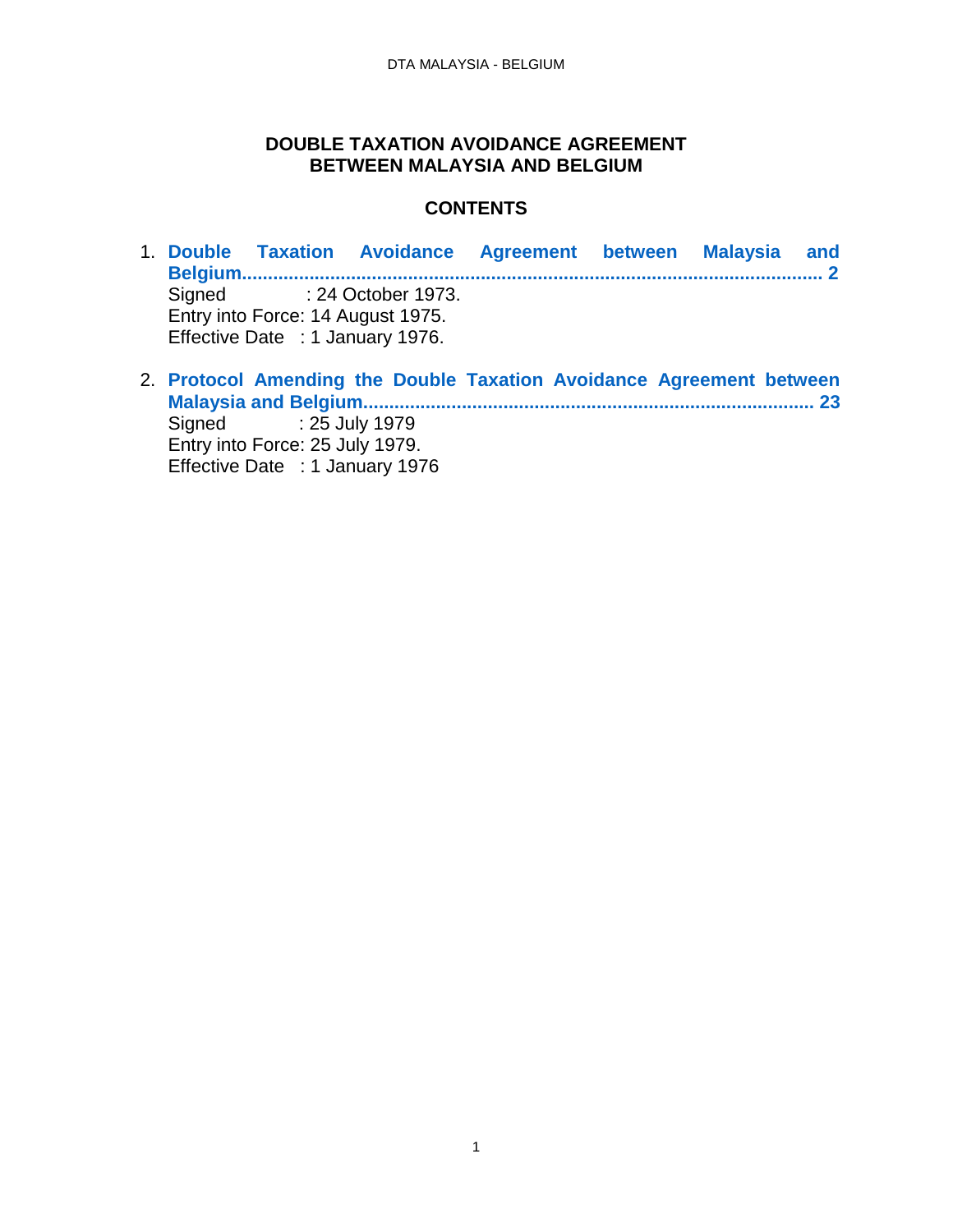<span id="page-1-0"></span>P.U. (A) 263/1976 Signed: 24 October 1973 (Kuala Lumpur) Entry into Force: 14 August 1975. Effective Date: 1 January 1976

#### **AGREEMENT BETWEEN THE GOVERNMENT OF MALAYSIA AND THE GOVERNMENT OF BELGIUM FOR THE AVOIDANCE OF DOUBLE TAXATION AND THE PREVENTION OF FISCAL EVASION WITH RESPECT TO TAXES ON INCOME**

#### THE GOVERNMENT OF MALAYSIA

#### AND

### THE GOVERNMENT OF BELGIUM

Desiring to conclude an Agreement for the avoidance of double taxation and the prevention of fiscal evasion with respect to taxes on income;

Have agreed as follows:

#### **Article I**

This Agreement shall apply to persons who are residents of one or both of the Contracting States.

#### **Article II**

1. This Agreement shall apply to taxes on income imposed by each Contracting State, irrespective of the manner in which they are levied.

2. There shall be regarded as taxes on income all taxes imposed on total income, or on elements of income, including taxes on gains from the alienation of movable or immovable property and taxes on the total amounts of wages or salaries paid by enterprises.

- 3. The existing taxes to which the Agreement shall apply are:
	- (a) in Malaysia:
		- (i) the income tax;
		- (ii) the supplementary income tax, that is, the development tax, tin profits tax and timber profits tax; and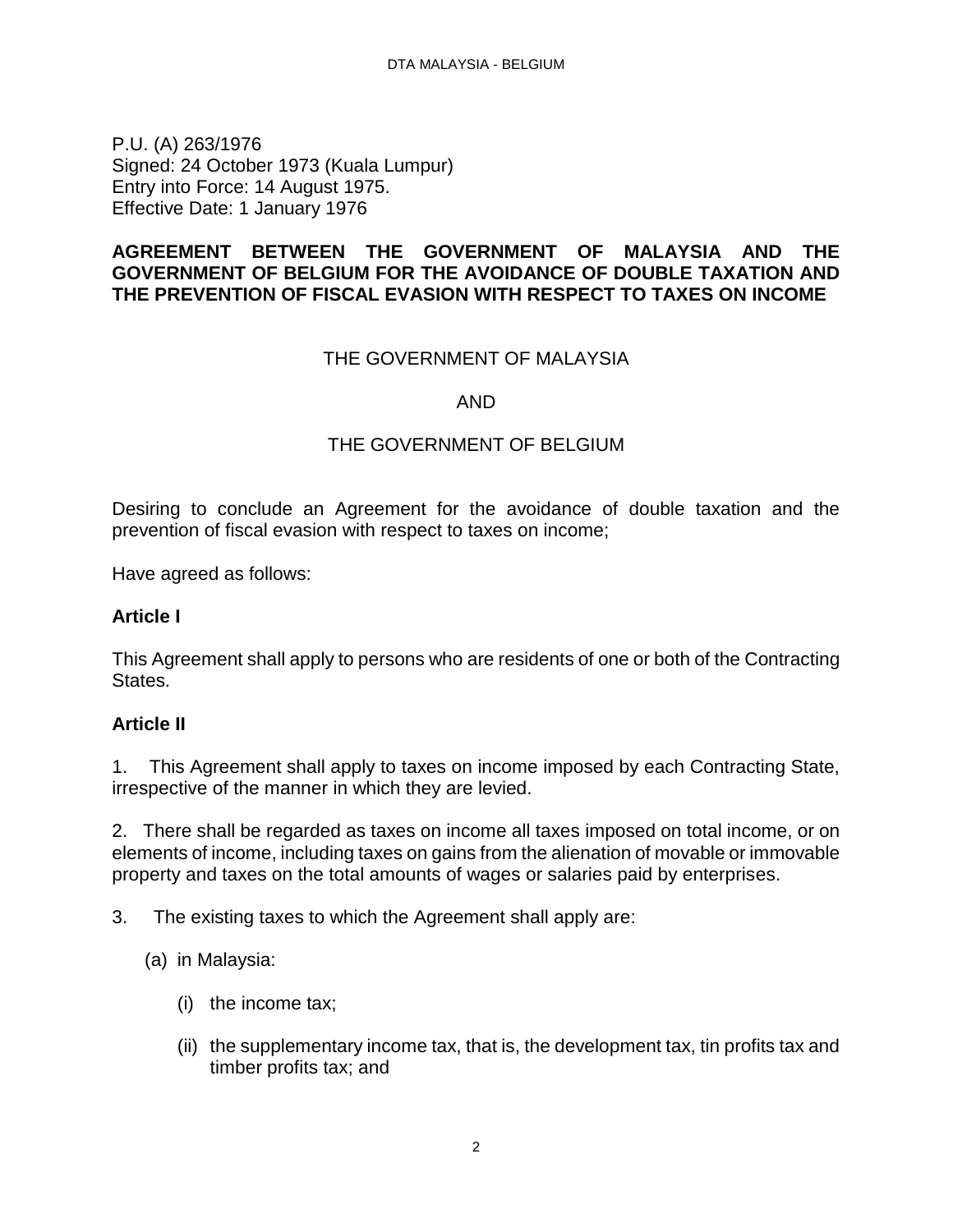(iii) the petroleum income tax

(hereinafter referred to as "Malaysian tax");

- (b) in Belgium:
	- (i) the individual income tax (l'impot des personnes physiques);
	- (ii) the corporate income tax (l'impot des societes);
	- (iii) the income tax on legal entities (l'impot des personnes morales);
	- (iv) the income tax on non-residents (l'impot des non-residents);
	- (v) the prepayments and additional prepayments (les precomptes et complements de precomptes); and
	- (vi) the surcharges (decimes et centimes additionnels) on any of the taxes referred to in (i) to (v) above including the communal supplement to the individual income tax (taxe communale additionnelle a l'impot des personnes physiques)

(hereinafter referred to as "Belgian tax").

4. The Agreement shall also apply to any identical or substantially similar tax which is imposed after the date of signature of this Agreement in addition to, or in place of, the existing taxes.

5. The competent authorities of the two Governments shall notify regularly to each other any significant changes which have been made in their respective taxation laws. In case of substantial changes in the system of taxation in a Contracting State, the competent authorities of the two Governments shall consult each other with a view to adapting the Agreement to such changes.

6. The provisions of the Agreement in respect of the taxation of income or profits shall likewise apply to the development tax computed other than on the basis of income.

### **Article III**

- 1. In this Agreement, unless the context otherwise requires:
	- (a) the term "Malaysia" means the Federation of Malaysia and includes any area adjacent to the territorial waters of Malaysia which in accordance with international law has been or may hereafter be designated under the laws of Malaysia concerning the Continental Shelf as an area within which the rights of Malaysia with respect to the sea bed and sub-soil and their natural resources may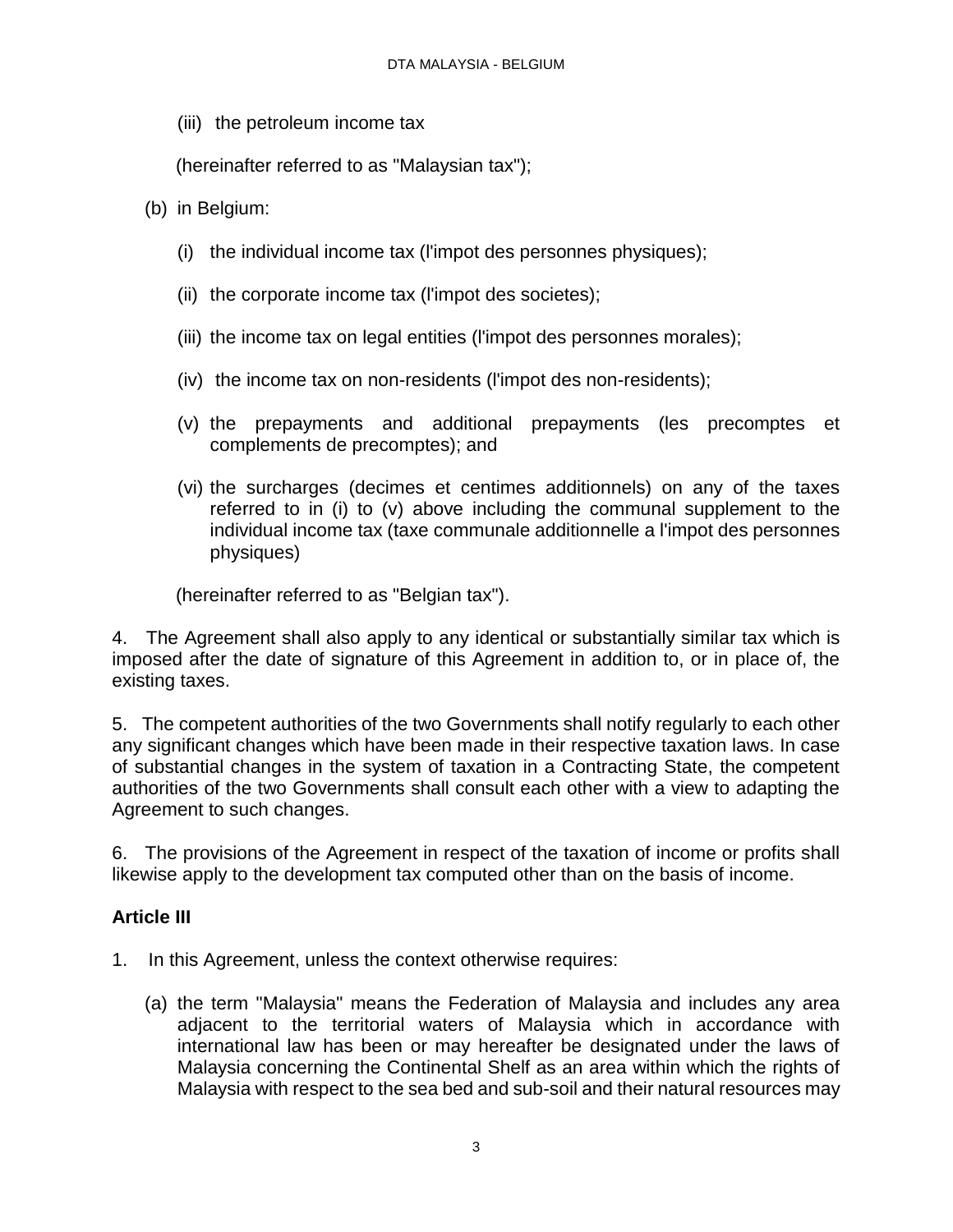be exercised;

- (b) the term "Belgium" means the Kingdom of Belgium; it includes any area outside the Belgian national sovereignty which has been or may hereafter be designated, under the Belgian laws concerning the Continental Shelf and in accordance with international law, as an area within which the rights of Belgium with respect to the sea bed and sub-soil and their natural resources may be exercised;
- (c) the terms "a Contracting State" and "the other Contracting State" mean Malaysia or Belgium, as the context requires;
- (d) the term "tax" means Malaysian tax or Belgian tax, as the context requires;
- (e) the term "person" comprises an individual, a company and any other body of persons; in the case of Malaysia it also includes a corporation sole and a Hindu Joint Family but does not include a partnership;
- (f) the term "company" means anybody corporate or any other entity which is treated as a body corporate for tax purposes;
- (g) the terms "enterprise of a Contracting State" and "enterprise of the other Contracting State" mean respectively an enterprise carried on by a resident of a Contracting State and an enterprise carried on by a resident of the other Contracting State;
- (h) the term "competent authorities" means in the case of Malaysia, the Minister of Finance or his authorized representative, and in the case of Belgium, the competent authority according to Belgian legislation.

2. As regards the application of the Agreement by a Contracting State, any term not otherwise defined shall, unless the context otherwise requires, have the meaning which it has under the laws of that Contracting State relating to the taxes which are the subject of the Agreement.

### **Article IV**

- 1. In this Agreement
	- (a) the term "resident of Malaysia" means
		- (i) an individual who is ordinarily resident in Malaysia, or
		- (ii) a person other than an individual who is resident in Malaysia, for the basis year for a year of assessment for the purposes of Malaysian tax;
	- (b) the term "resident of Belgium" means any person who is a resident of Belgium for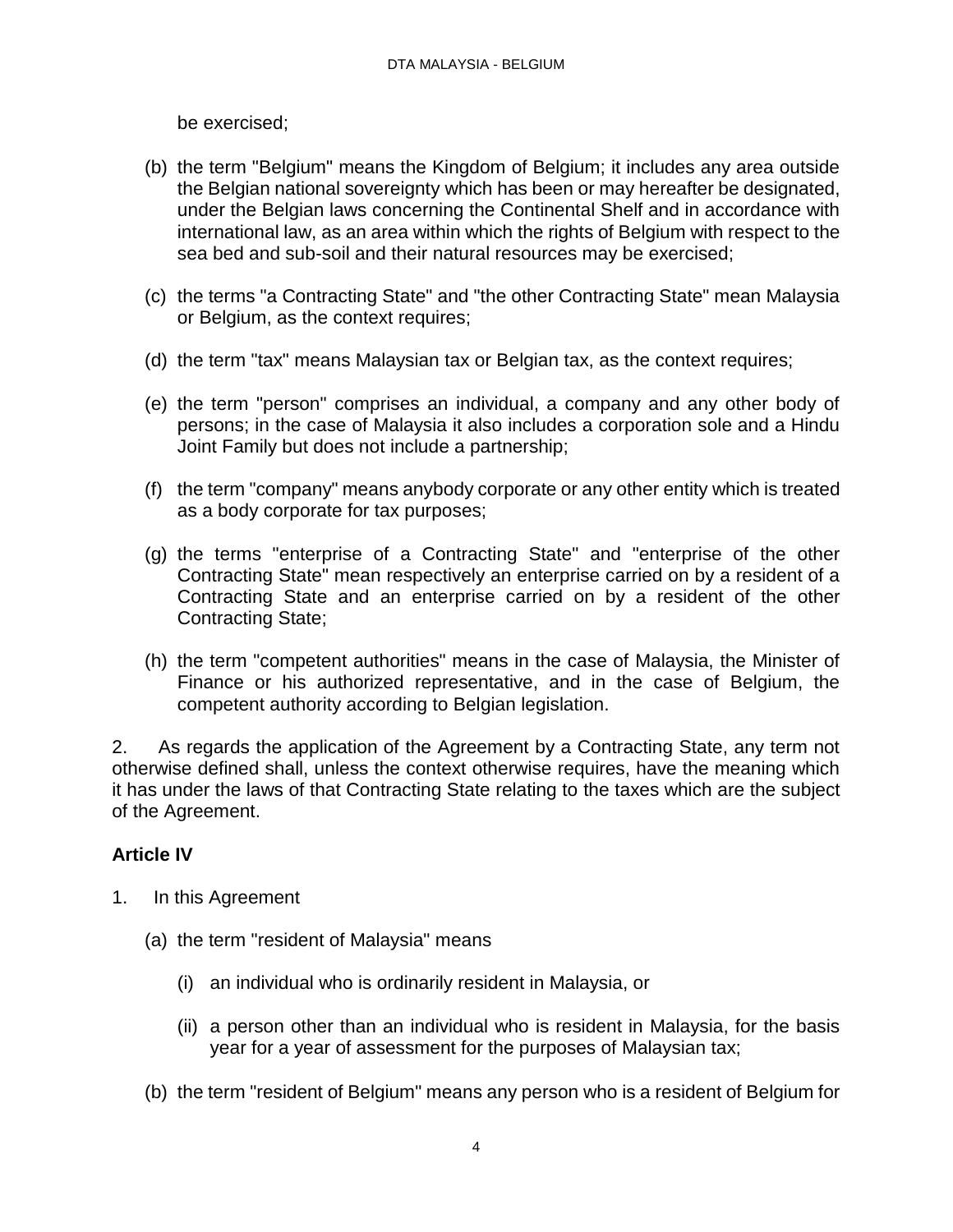the purposes of Belgian tax;

(c) the terms "resident of a Contracting State" and "resident of the other Contracting State" mean a resident of Malaysia or a resident of Belgium, as the context requires.

2. Where by reason of the provisions of paragraph 1, an individual is a resident of both Contracting States, then his case shall be determined in accordance with the following rules:

- (a) he shall be deemed to be a resident of the Contracting State in which he has a permanent home available to him. If he has a permanent home resident of the Contracting State with which his personal and economic relations are closer (centre of vital interests);
- (b) if the Contracting State in which he has his centre of vital interests cannot be determined, of if he has not a permanent home available to him in either Contracting State, he shall be deemed to be a resident of the Contracting State in which he has an habitual abode;
- (c) if he has an habitual abode in both Contracting States or in neither of them, he shall be deemed to be a resident of the Contracting State of which he is a national;
- (d) if he is a national of both Contracting States or of neither of them, the competent authorities of the Contracting States shall settle the question by mutual agreement.

3. Where by reason of the provisions of paragraph 1, a person other than an individual is a resident of both Contracting States, then it shall be deemed to be a resident of the Contracting State in which its place of effective management is situated.

# **Article V**

1. For the purposes of this Agreement, the term "permanent establishment" means a fixed place of business in which the business of the enterprise is wholly or partly carried on.

- 2. The term "permanent establishment" shall include especially:
	- (a) a place of management;
	- (b) a branch;
	- (c) an office;
	- (d) a factory;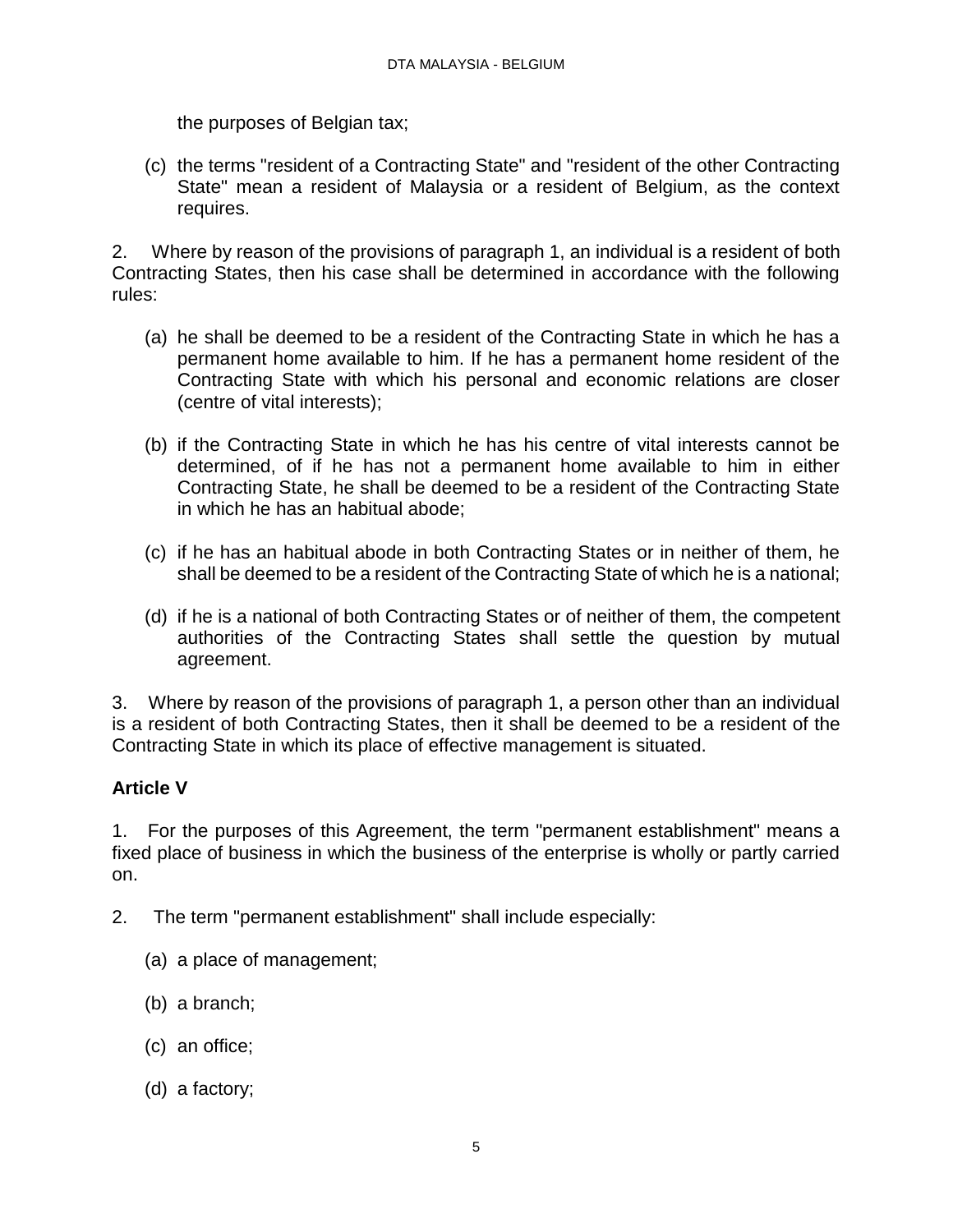- (e) a workshop;
- (f) a farm or plantation;
- (g) a mine, oil well, quarry or other place of extraction of natural resources;
- (h) a building site or construction or assembly project which exists for more than six months;
- (i) a place of extraction of timber or forest produce.
- 3. The term "permanent establishment" shall not be deemed to include:
	- (a) the use of facilities solely for the purpose of storage, display or delivery of goods or merchandise belonging to the enterprise;
	- (b) the maintenance of a stock of goods or merchandise belonging to the enterprise solely for the purpose of storage, display or delivery;
	- (c) the maintenance of a stock of goods or merchandise belonging to the enterprise solely for the purpose of processing by another enterprise;
	- (d) the maintenance of a fixed place of business solely for the purpose of purchasing goods or merchandise, or for collecting information, for the enterprise;
	- (e) the maintenance of a fixed place of business solely for the purpose of advertising, for the supply of information, for scientific research or for similar activities which have a preparatory or auxiliary character, for the enterprise.

4. An enterprise of a Contracting State shall be deemed to have a permanent establishment in the other Contracting State if it carries on supervisory activities in that other Contracting State for more than six months in connection with a construction, installation or assembly project which is being undertaken in that other Contracting State.

5. A person acting in a Contracting State on behalf of an enterprise of the other Contracting State (other than an agent of an independent status to whom paragraph 6 applies) shall be deemed to be a permanent establishment in the first-mentioned State if

- (a) he has, and habitually exercises in the first-mentioned State, an authority to conclude contracts in the name of the enterprise, unless his activities are limited to the purchase of goods or merchandise for the enterprise; or
- (b) he maintains in the first-mentioned State a stock of goods or merchandise belonging to the enterprise from which he regularly fills orders on behalf of the enterprise.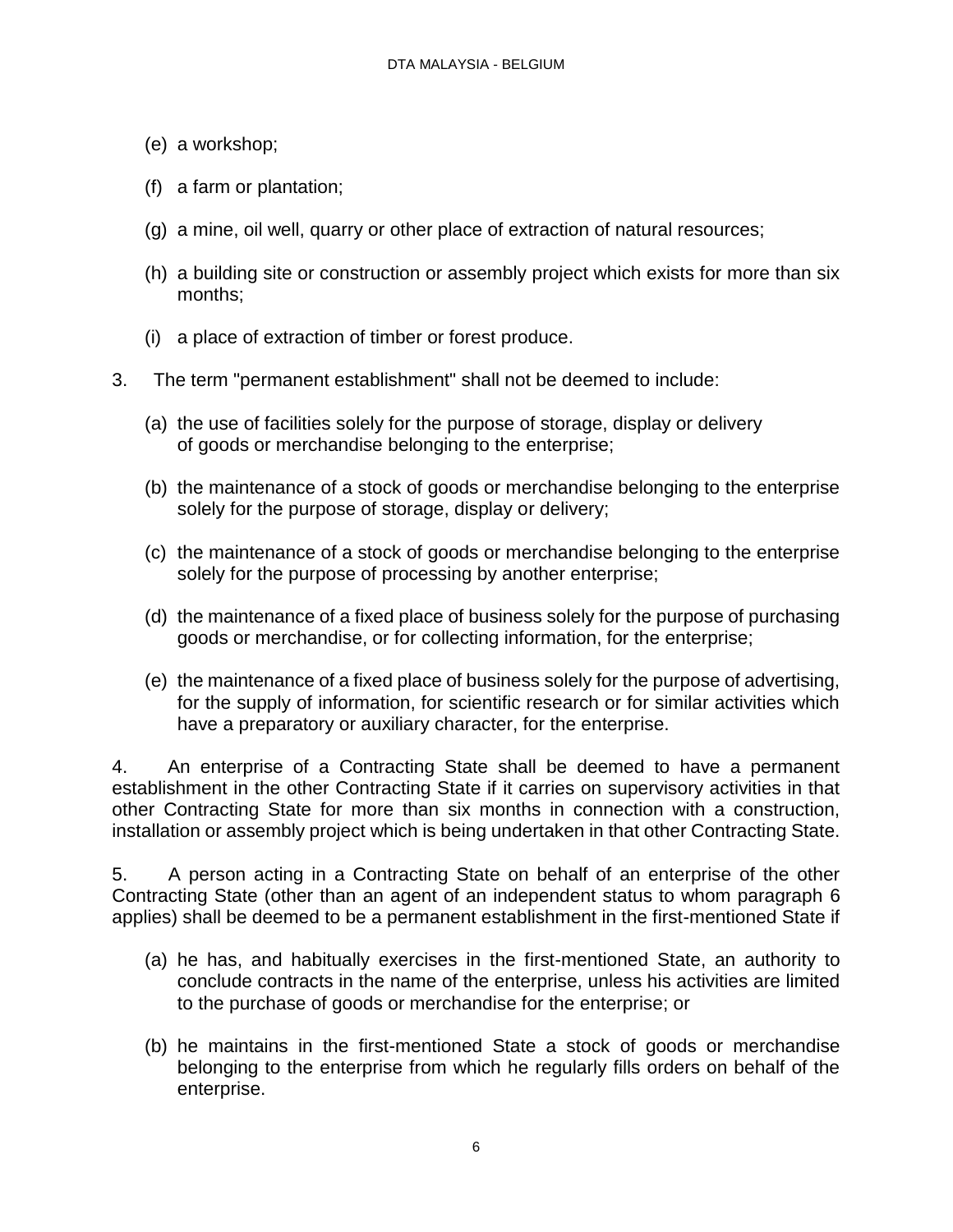6. An enterprise of a Contracting State shall not be deemed to have a permanent establishment in the other Contracting State merely because it carries on business in that other State through a broker, general commission agent or other agent of an independent status, where such persons are acting in the ordinary course of their business.

7. The fact that a company which is a resident of a Contracting State controls or is controlled by a company which is a resident of the other Contracting State, or which carries on business in that other Contracting State (whether through a permanent establishment or otherwise) shall not of itself constitute either company a permanent establishment of the other.

# **Article VI**

1. Income from immovable property may be taxed in the Contracting State in which such property is situated.

2. The term "immovable property" shall be defined in accordance with the law and usage of the Contracting State in which the property in question is situated. The term shall in any case include property accessory to immovable property, livestock and equipment used in agriculture and forestry, rights to which the provisions of general law respecting land property apply, usufruct of immovable property and right to variable or fixed payments as consideration for the working of, or the right to work, mineral deposits, sources and other natural resources; ships, boats and aircraft shall not be regarded as immovable property.

3. The provisions of paragraph 1 shall apply to income derived from the direct use, letting, or use in any other form of immovable property.

4. The provisions of paragraphs 1 and 3 shall also apply to the income from immovable property of an enterprise and to income from immovable property used for the performance of professional services.

# **Article VII**

1. The income of an enterprise of a Contracting State shall be taxable only in that State unless the enterprise carries on business in the other Contracting

State through a permanent establishment situated therein. If the enterprise carries on business as aforesaid, the income of the enterprise may be taxed in that other Contracting State but only so much of that income as is attributable to that permanent establishment.

2. Without prejudice to the application of paragraph 3, where an enterprise of a Contracting State carries on business in the other Contracting State through a permanent establishment situated therein, there shall in each Contracting State be attributed to that permanent establishment the income which it might be expected to make if it were a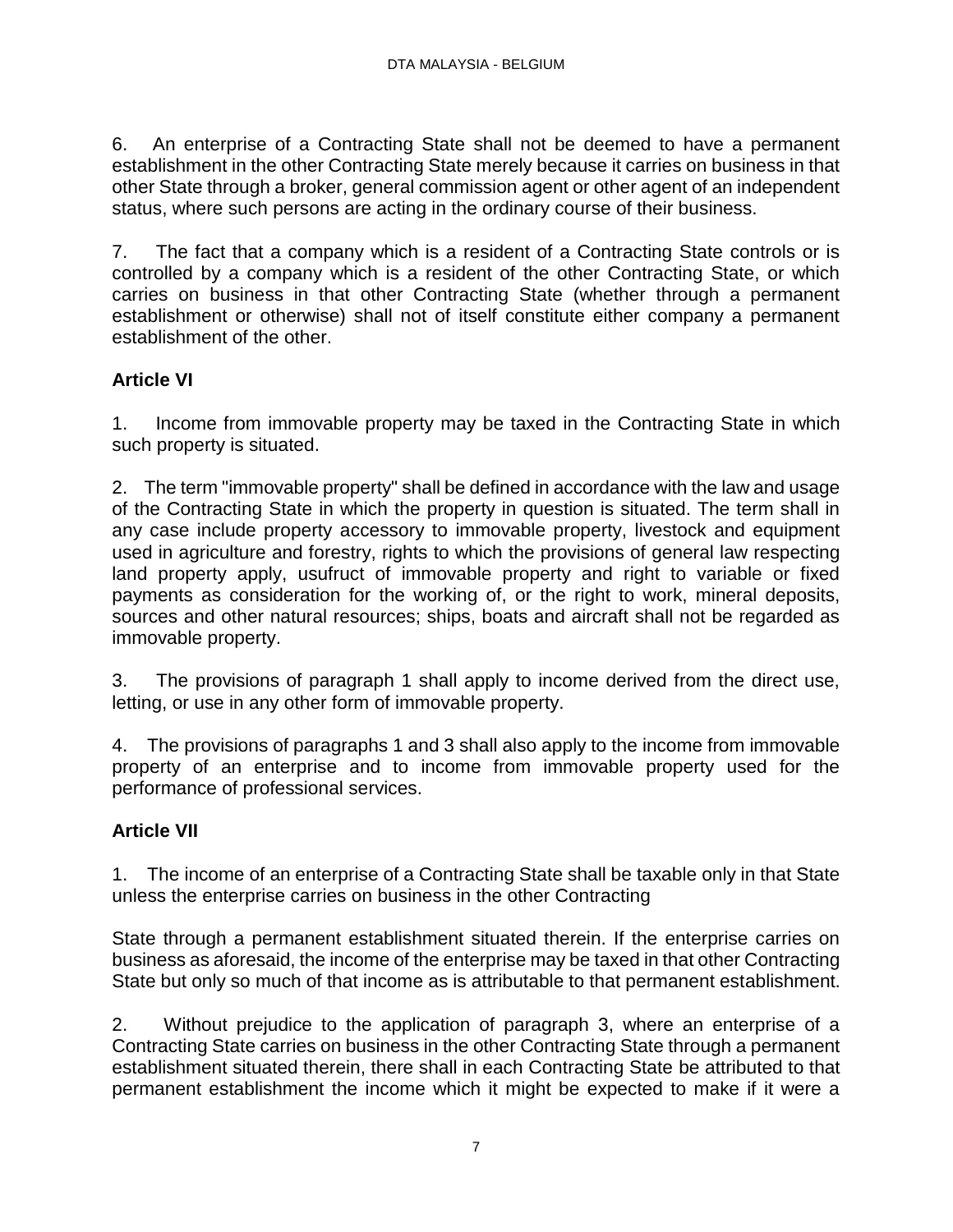distinct and separate enterprise engaged in the same or similar activities under the same or similar conditions and dealing wholly independently with the enterprise of which it is a permanent establishment.

3. In the determination of the income of a permanent establishment, there shall be allowed as deductions all expenses, including executive and general administrative expenses, which would be deductible if the permanent establishment were an independent enterprise in so far as they are reasonably allocable to the permanent establishment, whether incurred in the Contracting State in which the permanent establishment is situated or elsewhere.

4. No income shall be attributed to a permanent establishment by reason of the mere purchase by that permanent establishment of goods or merchandise for the enterprise.

5. Where any item of income is dealt with separately in another Article of this Agreement, the provisions of that other Article shall not be affected by the provisions of this Article.

# **Article VIII**

1. Income of an enterprise of a Contracting State derived from the other Contracting State from the operation of ships or aircraft in international traffic may be taxed in that other Contracting State to the extent of one half of such income and the other half of such income shall be taxable only in the first-mentioned Contracting State.

2. Such income shall be the portion of the world income as computed by the firstmentioned Contracting State, which bears to that world income the same proportion as the receipts from the transportation of passengers, livestock or goods shipped from ports in that other Contracting State bear to the world receipts from the operation of ships or aircraft.

# **Article IX**

### **Where**

(a) an enterprise of a Contracting State participates directly or indirectly in the management, control or capital of an enterprise of the other Contracting State, or

(b) the same persons participate directly or indirectly in the management, control or capital of an enterprise of a Contracting State and an enterprise of the other Contracting State,

and in either case conditions are made or imposed between the two enterprises in their commercial or financial relations which differ from those which would be made between independent enterprises, then any income which would, but for those conditions, have accrued to one of the enterprises, but, by reason of those conditions, has not so accrued, may be included in the income of that enterprise and taxed accordingly.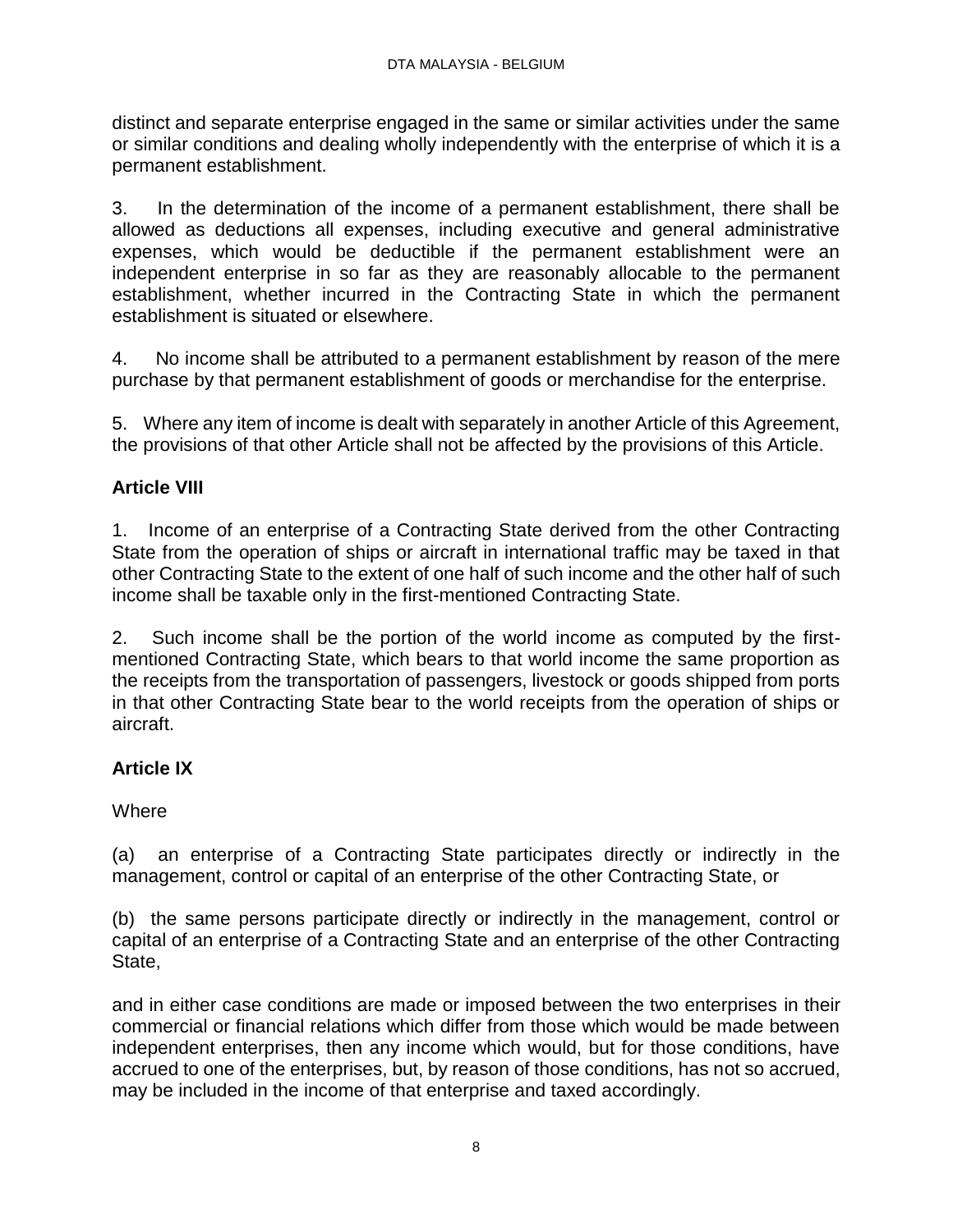### **Article X**

1. Dividends paid by a company which is a resident of Belgium to a resident of Malaysia may be taxed in Belgium according to its laws but the tax so charged shall not exceed 15 per cent of the gross amount of the dividends. This paragraph shall not affect the taxation of the company in respect of the profits out of which the dividends are paid.

2. Dividends paid by a company which is a resident of Malaysia to a resident of Belgium shall be exempt from any tax in Malaysia which is chargeable on dividends in addition to the tax chargeable in respect of the profits or income of the company:

Provided that nothing in this paragraph shall affect the provisions of the Malaysian law under which the tax in respect of a dividend paid by a company resident in Malaysia from which Malaysian tax has been, or has been deemed to be, deducted may be adjusted by reference to the rate of tax appropriate to the Malaysian year of assessment immediately following that in which the dividend was paid.

3. If after the date of signature of the Agreement the system of taxation in Malaysia applicable to the income and distributions of companies is altered by the introduction of corporation tax (for which no credit is given to the shareholders) and further dividend tax, then Malaysian tax chargeable on dividends paid to a resident of Belgium shall not exceed 15 per cent of the amount of the dividends.

4. Where a company which is a resident of a Contracting State derives profits or income from sources within the other Contracting State, there shall not be imposed in that other Contracting State any form of taxation on dividends paid by the company outside that other Contracting State to persons who are not residents thereof, or any tax in the nature of an undistributed profits tax on undistributed profits of the company, whether or not those dividends or undistributed profits represent, in whole or in part, profits or income so derived.

5. The provisions of paragraphs 1, 2 and 3 shall not apply if the recipient of the dividends, being a resident of a Contracting State, has in the other Contracting State, of which the company paying the dividends is a resident, a permanent establishment with which the holding by virtue of which the dividends are paid is effectively connected. In such a case, the dividends may be taxed in the Contracting State where the permanent establishment is situated.

6. For the purpose of this Article, a dividend shall be deemed to be paid by a company resident of Malaysia where

- (a) in the case of a company which is resident both in Malaysia and Singapore, the Directors' meeting at which the dividend was declared was held in Malaysia; or
- (b) in the case of a company resident in Singapore, it declares itself when paying the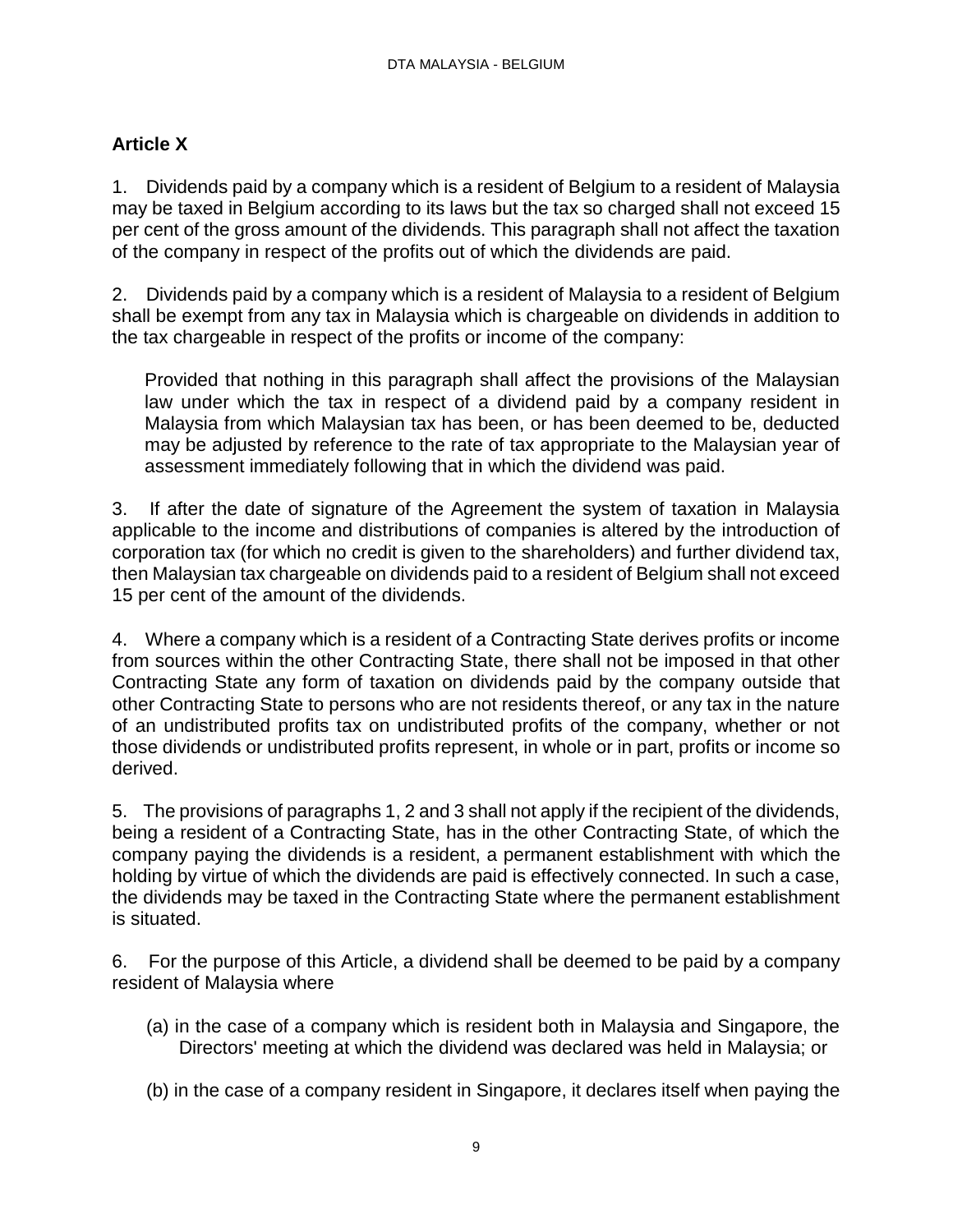dividend to be a resident of Malaysia pursuant to Article VII of the Agreement for the Avoidance of Double Taxation and the Prevention of Fiscal Evasion with respect to taxes on income between Singapore and Malaysia signed in Singapore on 26th December, 1968.

### **Article XI**

1. Subject to the provisions of paragraph 2 and 4, interest arising in a Contracting State and paid to a resident of the other Contracting State may be taxed in the first-mentioned Contracting State according to the law of that Contracting State.

2. However, the tax so charged on such interest shall not exceed 10 per cent of the interest, if the loan or indebtedness (excluding indebtedness in respect of consumer goods) in respect of which the interest is paid, is made to, or incurred by, an enterprise of that first-mentioned Contracting State engaged in an industrial undertaking.

3. For the purposes of paragraph 2, the term "industrial undertaking" means an undertaking falling under any of the classes mentioned below

- (a) manufacturing, assembling and processing;
- (b) construction, civil engineering and ship building;
- (c) electricity, hydraulic power, gas and water supply;
- (d) plantation, agriculture, forestry and fishery; and
- (e) any other undertaking which may be declared to be an "industrial undertaking" for the purposes of this Article by the competent authority of the Contracting State in which the undertaking is situated.
- 4. The Government of a Contracting State shall be exempt from tax in the other Contracting State with respect to interest derived by such Government from that other Contracting State. For the purposes of this paragraph, the term "Government"
	- (a) in the case of Malaysia means the Government of Malaysia and shall include—
		- (i) the Governments of the States;
		- (ii) the local authorities;
		- (iii) the Bank Negara, Malaysia; and
		- (iv) such institutions, the capital of which is wholly owned by the Government of Malaysia or the Governments of the States or the local authorities, as may be agreed from time to time between the two competent authorities;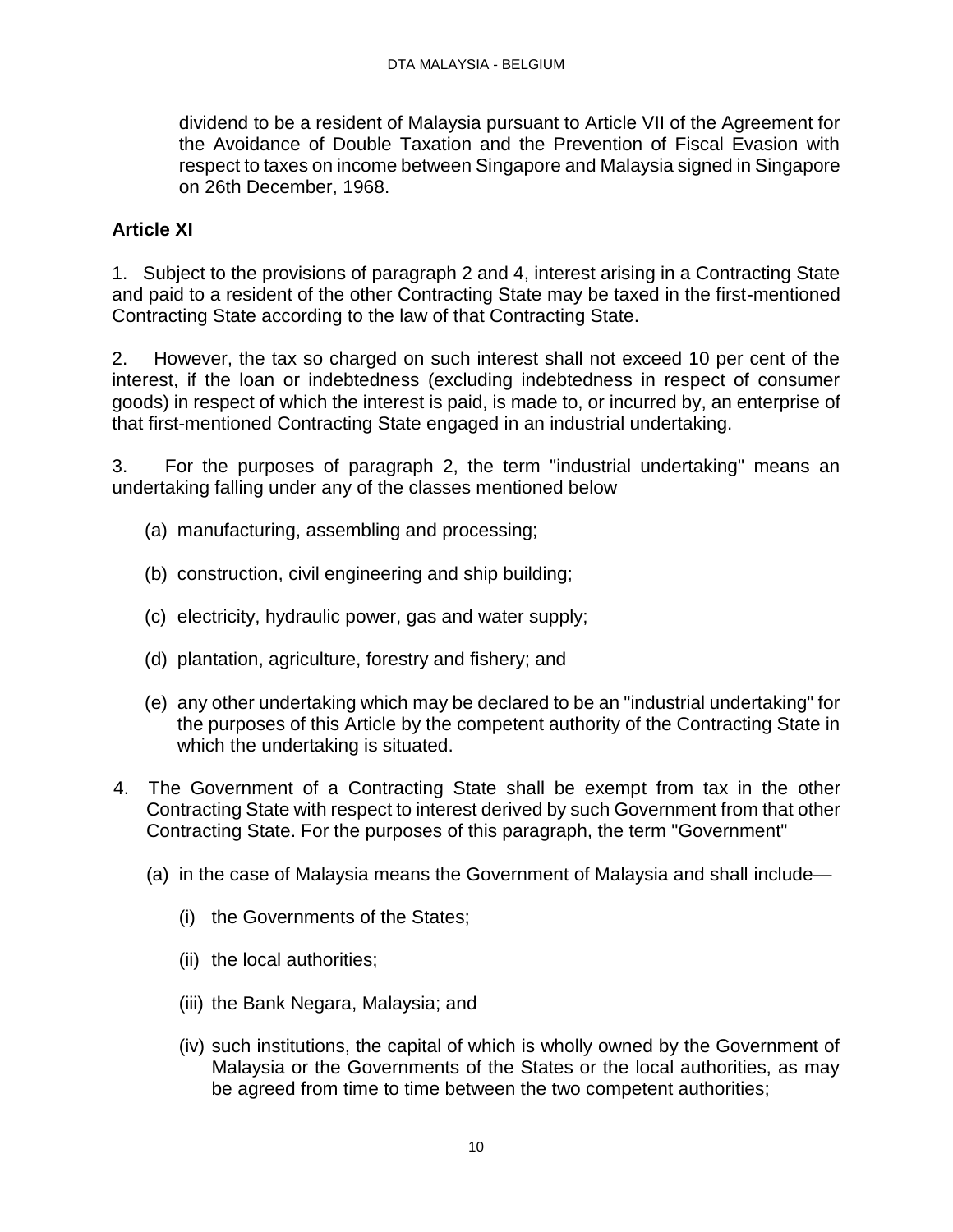- (b) in the case of Belgium means the Government of Belgium and shall include
	- (i) any political subdivision or local authority of Belgium;
	- (ii) the National Bank of Belgium (Banque Nationale de Belgique); and
	- (iii) such institutions the capital of which is wholly owned by the Government of Belgium or the political subdivisions or local authorities of Belgium as may be agreed from time to time between the two competent authorities.

5. The provisions of paragraph 2 shall not apply if the recipient of the interest, being a resident of a Contracting State, has in the other Contracting State in which the interest arises a permanent establishment with which the debt claim from which the interest arises is effectively connected.

6. Interest shall be deemed to arise in a Contracting State when the payer is that Contracting State itself, a political subdivision, a local authority or a resident of that Contracting State. Where, however, the person paying the interest, whether a resident of a Contracting State or not, has in a Contracting State a permanent establishment in connection with which the indebtedness on which the interest is paid was incurred, and such interest is directly borne by such permanent establishment, then such interest shall be deemed to arise in the Contracting State in which the permanent establishment is situated.

# **Article XII**

1. Subject to the provisions of paragraph 2, royalties arising in a Contracting State and paid to a resident of the other Contracting State may be taxed in the first-mentioned Contracting State according to the law of that Contracting State.

2. However, the tax so charged on such royalties as defined in paragraph 3 (a) shall not exceed 10 per cent of the amount of the royalties.

- 3. The term "royalty" as used in this Article means
	- (a) a payment of any kind received as consideration for the use of, or the right to use, copyright of scientific work, patent, trademark, design or model, plan, secret formula or process or for the use of, or the right to use, industrial, commercial or scientific equipment or for information concerning industrial or scientific experience; and
	- (b) a payment of any kind received as consideration for the use of, or the right to use, copyrights of literary or artistic work, motion picture films or tapes for radio or television broadcasting.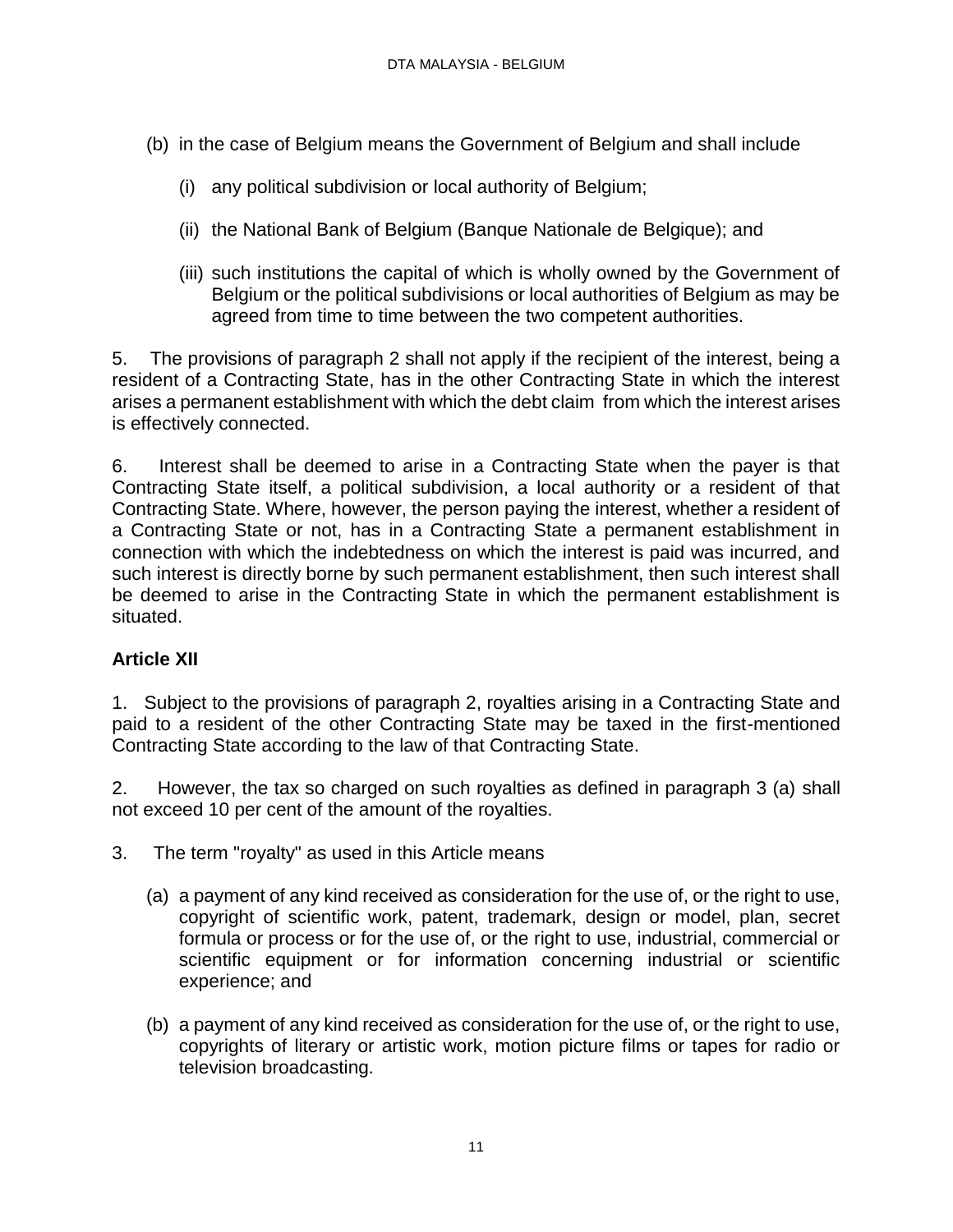4. The provisions of paragraph 2 shall not apply if the recipient of the royalties, being a resident of a Contracting State, has in the other Contracting State in which the royalties arise a permanent establishment with which the right or property giving rise to the royalties is effectively connected.

5. Royalties shall be deemed to arise in a Contracting State when the payer is that Contracting State itself, a political subdivision, a local authority or a resident of that Contracting State. Where, however, the person paying the royalties, whether a resident of a Contracting State or not, has in a Contracting State a permanent establishment in connection with which the liability to pay the royalties was incurred, and such royalties are directly borne by such permanent establishment, then such royalties shall be deemed to arise in the Contracting State in which the permanent establishment is situated.

6. Where, owing to a special relationship between the payer and the recipient or between both of them and some other person, the amount of the royalties paid, having regard to the use, right or information for which they are paid, exceeds the amount which would have been agreed upon by the payer and the recipient in the absence of such relationship, and dealing with each other at arm's length, the provisions of paragraph 2 shall apply only to the last-mentioned amount.

# **Article XIII**

1. Gains from the alienation of immovable property, as defined in paragraph 2 of Article VI, may be taxed in the Contracting State in which such property is situated.

2. Gains from the alienation of movable property forming part of the business property of a permanent establishment which an enterprise of a Contracting State has in the other Contracting State or of movable property pertaining to a fixed base available to a resident of a Contracting State in the other Contracting State for the purpose of performing professional services, including such gains from the alienation of such a permanent establishment (alone or together with the whole enterprise) or of such a fixed base, may be taxed in that other Contracting State. However, gains from the alienation of ships and aircraft operated in international traffic and of movable property pertaining to the operation of such ships and aircraft shall be taxable only in the Contracting State of which the operator of such ships or aircraft is a resident.

3. Gains from the alienation of any other property shall be taxable only in the Contracting State of which the alienator is a resident.

# **Article XIV**

1. Income derived by a resident of a Contracting State in respect of professional services or other independent activities of a similar character shall be taxable only in that Contracting State, unless such services or activities are rendered or performed in the other Contracting State. If such services or activities are so rendered or performed, the income derived therefrom may be taxed in that other Contracting State.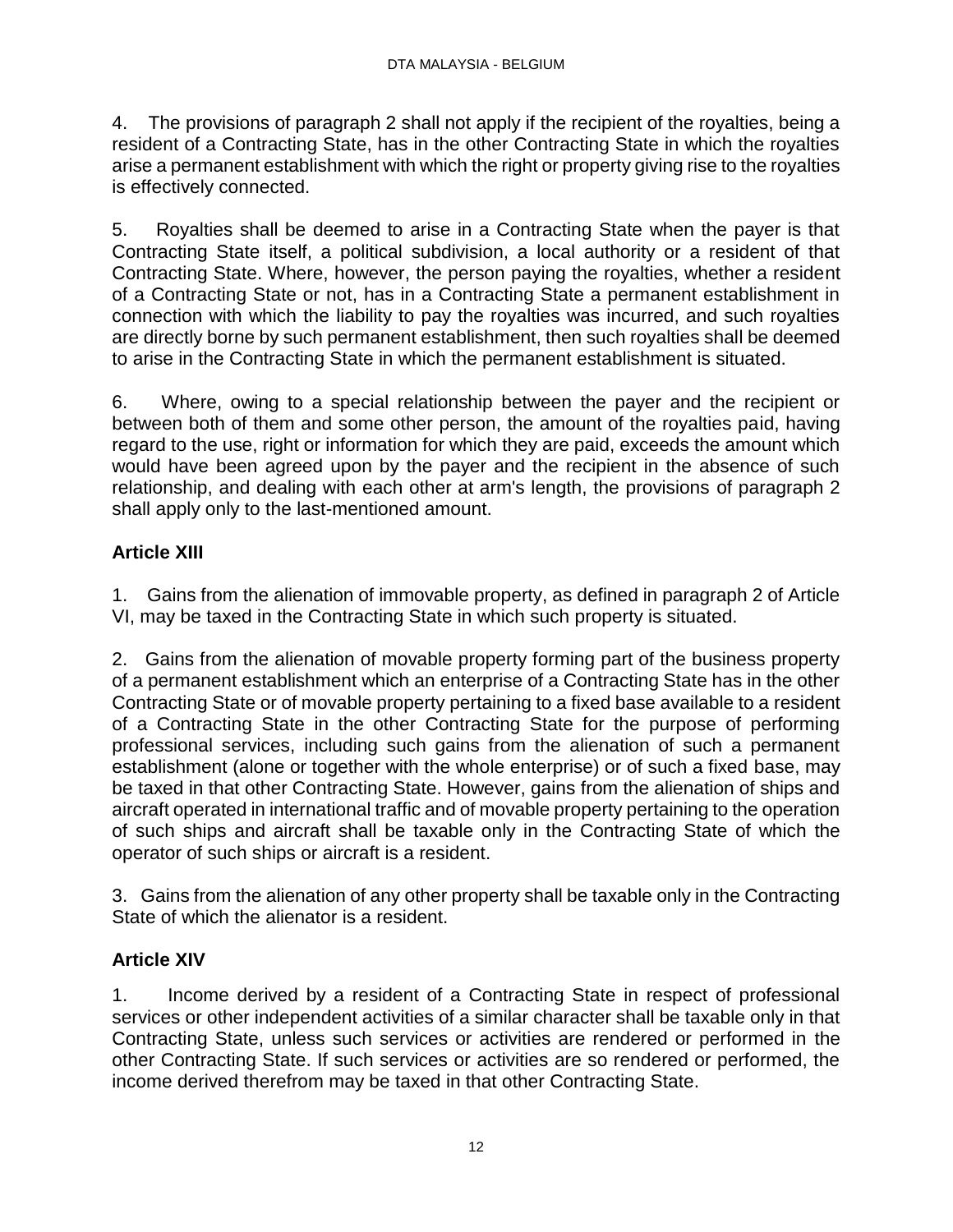2. The term "professional services" includes, especially, independent scientific, literary, artistic, educational or teaching activities as well as the independent activities of physicians, lawyers, engineers, architects, dentists and accountants.

# **Article XV**

1. Subject to the provisions of Articles XVI, XVIII, XIX, XX and XXI, salaries, wages and other similar remuneration derived by a resident of a Contracting State in respect of an employment shall be taxable only in that Contracting State unless the employment is exercised in the other Contracting State. If the employment is so exercised, such remuneration as is derived therefrom may be taxed in that other Contracting State.

2. Notwithstanding the provisions of paragraph 1, remuneration derived by a resident of a Contracting State in respect of an employment exercised in the other Contracting State shall be taxable only in the first-mentioned Contracting State, if

- (a) it relates to an activity exercised in that other Contracting State during a period or periods (including the duration of normal work interruptions) not exceeding in the aggregate 183 days in the calendar year, and
- (b) any period for which he is present within that other Contracting State does not form part of a continuous period of more than 183 days throughout which he is present within that other Contracting State, and
- (c) the remuneration is paid by, or on behalf of, an employer who is not a resident of that other Contracting State, and
- (d) the remuneration is not borne as such by a permanent establishment which the employer has in that other Contracting State.

3. Notwithstanding the provisions of paragraphs 1 and 2, remuneration in respect of an employment exercised aboard a ship or aircraft in international traffic operated by an enterprise of a Contracting State may be taxed in that Contracting State.

# **Article XVI**

1. Directors' remuneration derived by way of fees, tantiemes and similar payments by a director who is a resident of a Contracting State in his capacity as a member of the board of directors of a company which is a resident of the other Contracting State may be taxed in that other Contracting State.

2. The provisions of Article XV shall apply in relation to directors' remuneration derived from a company by a director in respect of the discharge of day-to-day functions of a managerial or technical nature as if that remuneration were the remuneration of an employee in respect of an employment.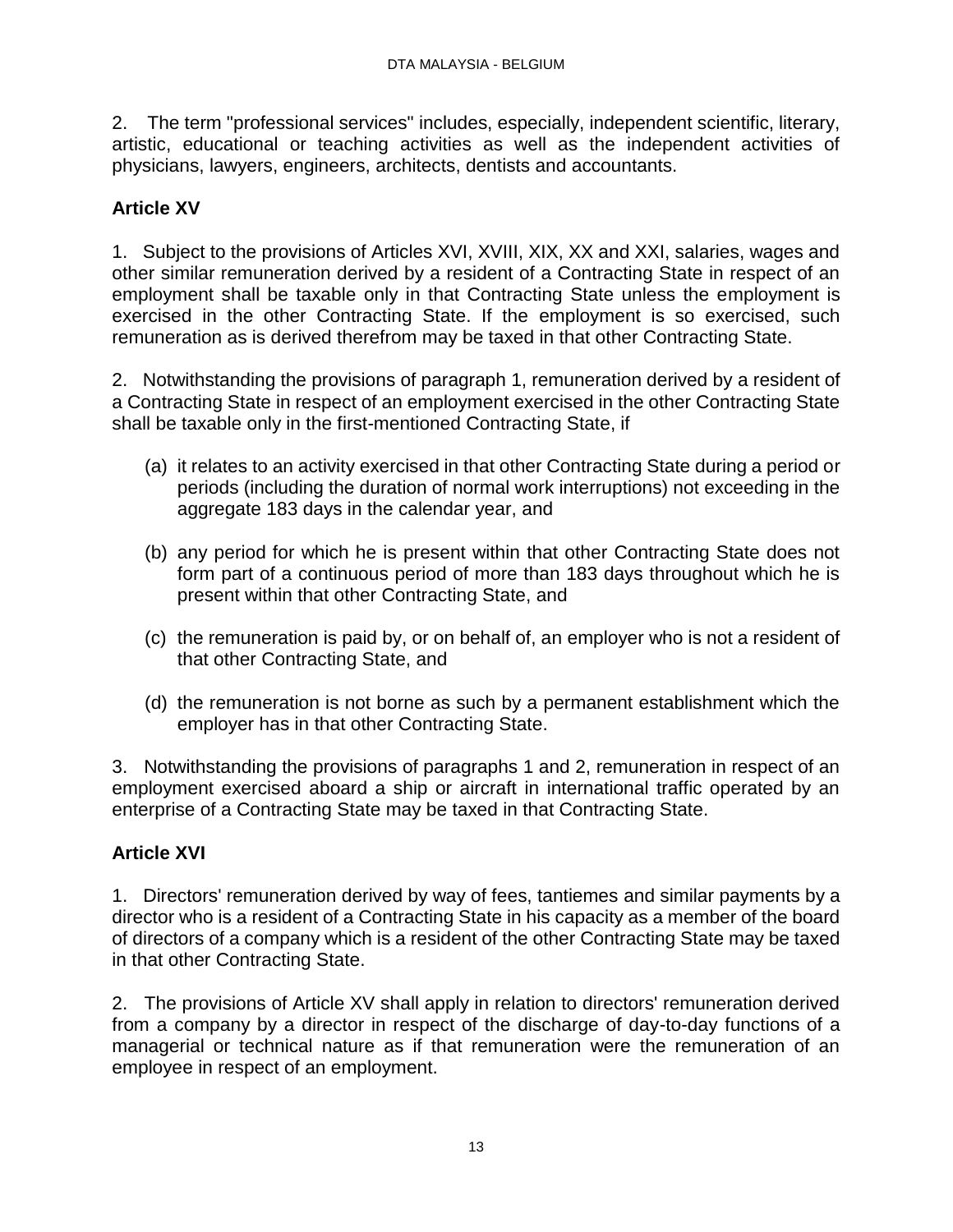### **Article XVII**

1. Notwithstanding the provisions of Article XV, income derived by public entertainers, such as theatre, motion picture, radio or television artistes and musicians, and by athletes, from their personal activities as such may be taxed in the Contracting State in which these activities are exercised, but tax may be imposed only on that proportion of the income as may be reasonably attributed to such personal activities exercised in that State.

2. The provisions of paragraph 1 shall not apply if the income is derived from a Contracting State by a resident of the other Contracting State whose visit to that firstmentioned Contracting State is supported, wholly or substantially, from the public funds of the Government of that other Contracting State.

3. Where the services of public entertainers and athletes are provided in a Contracting State by an enterprise of the other Contracting State, then the income derived from providing those services by such enterprise may be taxed in the first-mentioned Contracting State, unless the enterprise is supported, wholly or substantially, from the public funds of the Government of that other Contracting State in connection with the provision of such services.

4. For the purposes of this Article, the term "public funds" shall include funds belonging to the Contracting State or any political subdivision or local authority thereof.

### **Article XVIII**

1. Any pension other than a pension or annuity within the scope of Article XIX or any annuity derived from sources within a Contracting State by an individual who is a resident of the other Contracting State shall be exempt from tax in the first-mentioned Contracting State.

2. The term "pension", as used in this Article, means periodical payments made, whether voluntarily or otherwise, in consideration for services rendered or by way of compensation for injuries received.

3. The term "annuity" means a stated sum payable periodically at stated times, during life or during a specified or ascertainable period of time, under an obligation to make the payments in return for adequate and full consideration in money or money's worth.

### **Article XIX**

1. Remuneration paid out of public funds of a Contracting State to any individual in respect of services rendered to that Contracting State in the discharge of functions of a governmental nature shall be exempt from tax in the other Contracting State.

This provision shall not apply if the recipient of this income is a national of the other Contracting State without being a national of the first-mentioned Contracting State.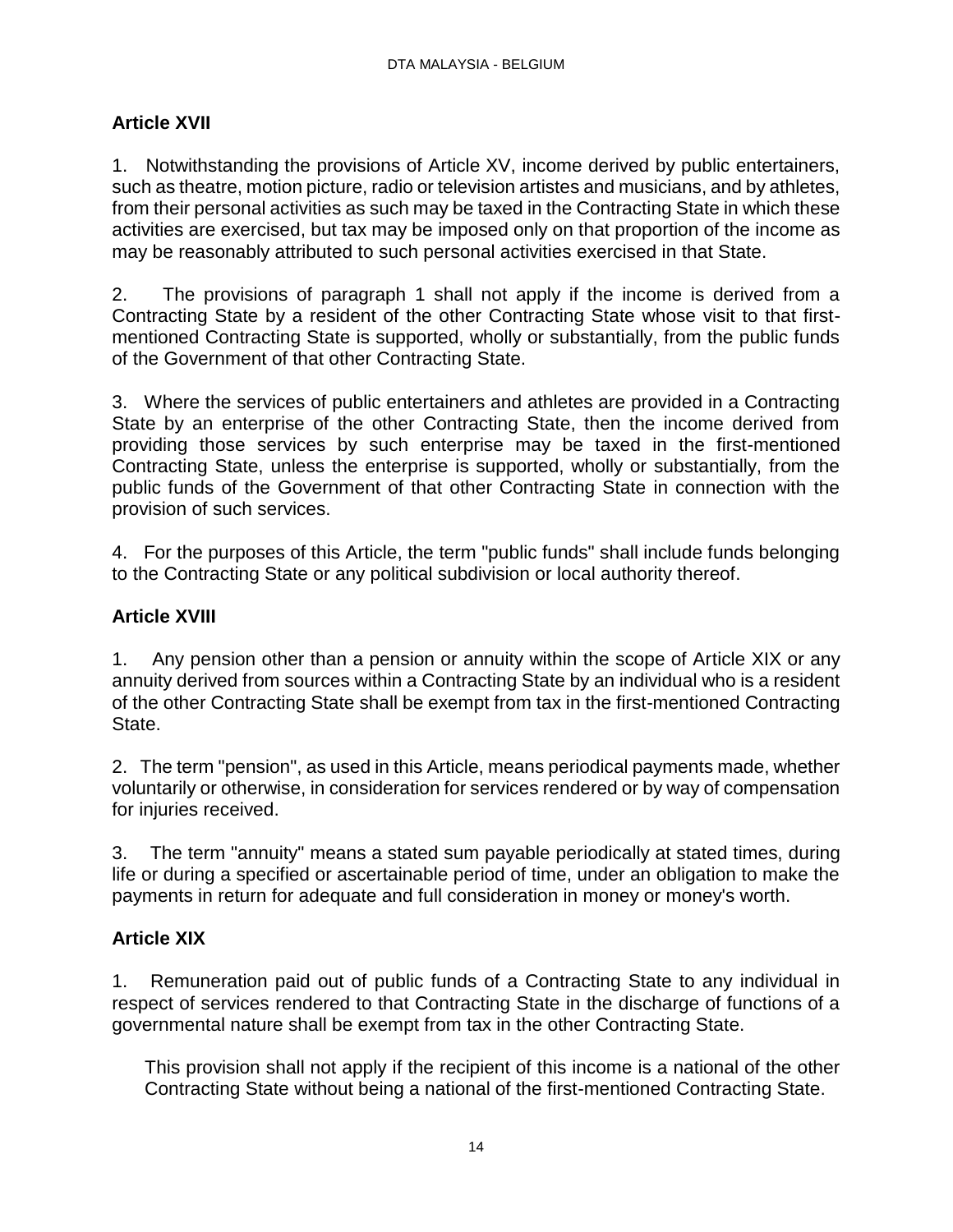2. The provisions of paragraph 1 shall not apply to remuneration in respect of services rendered in connection with any trade or business carried on by a Contracting State.

3. Any pension paid out of public funds of a Contracting State to any individual in respect of past services rendered to that Contracting State in the discharge of functions of a governmental nature may be taxed in that Contracting State.

# **Article XX**

An individual, who is a resident of a Contracting State immediately before making a visit to the other Contracting State, and who makes such visit at the invitation of a university, college, school or other recognised educational institution in that other Contracting State, solely for the purpose of teaching or research at such educational institution for a period not exceeding two years shall be exempt from tax in that other Contracting State on his remuneration for such teaching or research.

# **Article XXI**

1. An individual who is a resident of a Contracting State immediately before making a visit to the other Contracting State and is temporarily present in the other Contracting State solely as a student at a recognised university, college, school or other similar recognised educational institution in that other Contracting State or as a business or technical apprentice therein, for a period not exceeding three years from the date of his first arrival in that other Contracting State in connection with that visit, shall be exempt from tax in that other Contracting State on:

- (a) all remittances from abroad for the purposes of his maintenance, education or training; and
- (b) any remuneration not exceeding 60,000 Belgian francs or the equivalent in Malaysian currency during any calendar year in respect of services rendered in that other Contracting State with a view to supplementing the resources available to him for such purposes.

2. An individual who is a resident of a Contracting State immediately before making a visit to the other Contracting State and is temporarily present in the other Contracting State for the purposes of study, research or training solely as a recipient of a grant, allowance or award from the Government of either of the Contracting States or from a scientific, educational, religious or charitable organisation or under a technical assistance programme entered into by the Government of either of the Contracting States for a period not exceeding two years from the date of his first arrival in that other Contracting State in connection with that visit shall be exempt from tax in that other Contracting State on:

(a) the amount of such grant, allowance or award;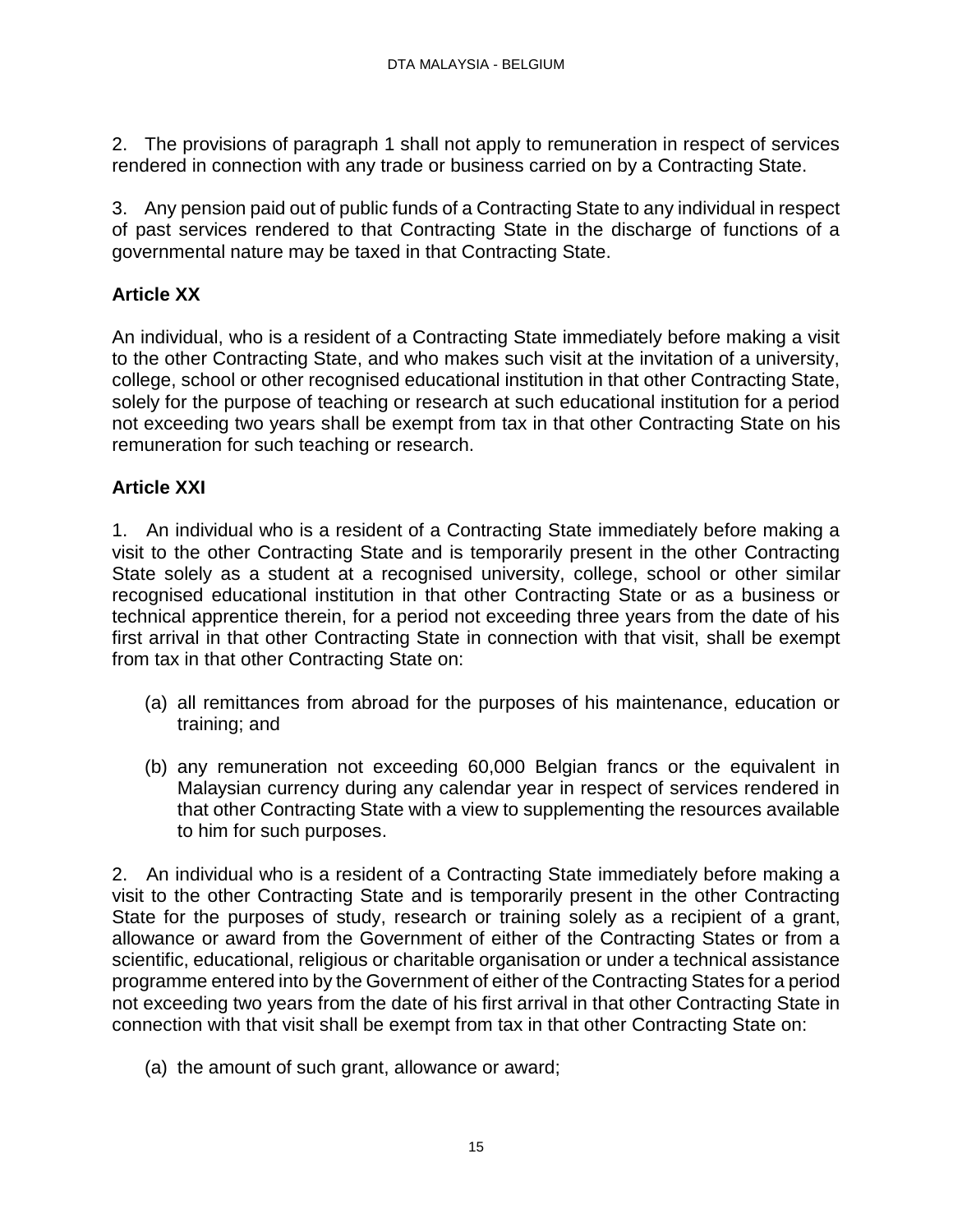- (b) all remittances from abroad for the purposes of his maintenance, education or training; and
- (c) any remuneration not exceeding 100,000 Belgian francs or the equivalent in Malaysian currency during any calendar year in respect of services rendered in that other Contracting State if such services are performed in connection with his study, research, training or incidental thereto.

3. An individual who is a resident of a Contracting State immediately before making a visit to the other Contracting State and is temporarily present in that other Contracting State solely as an employee of, or under contract with, the Government or an enterprise of the first-mentioned Contracting State solely for the purpose of acquiring technical, professional or business experience for a period not exceeding twelve months from the date of his first arrival in that other Contracting State in connection with that visit shall be exempt in that other Contracting State on

- (a) all remittances from abroad for the purposes of his maintenance, education or training; and
- (b) any remuneration not exceeding 100,000 Belgian francs or the equivalent in Malaysian currency during any calendar year in respect of services rendered in that other Contracting State if such services are in connection with his studies or training or incidental thereto.

# **Article XXII**

Items of income of a resident of a Contracting State which are not specifically dealt with in the foregoing Articles of this Agreement may be taxed in both Contracting States.

# **Article XXIII**

1. The laws in force in either of the Contracting States shall continue to govern the taxation of income in the respective Contracting States except where express provision to the contrary is made in this Agreement. Where income is subject to tax in both Contracting States relief from double taxation shall be given in accordance with the following paragraphs of this Article.

2. Subject to the existing provisions of the law of Malaysia regarding the allowance as a credit against Malaysian tax of tax payable in any country other than Malaysia and to any subsequent modification of those provisions, which, however, shall not affect the principle thereof, Malaysia shall allow as a credit against Malaysian tax, Belgian tax payable, whether directly or by deduction, in respect of income from sources within Belgium which is also liable to Malaysian tax.

Where such income is a dividend paid by a company which is a resident of Belgium to a company which is a resident of Malaysia and which controls directly or indirectly not less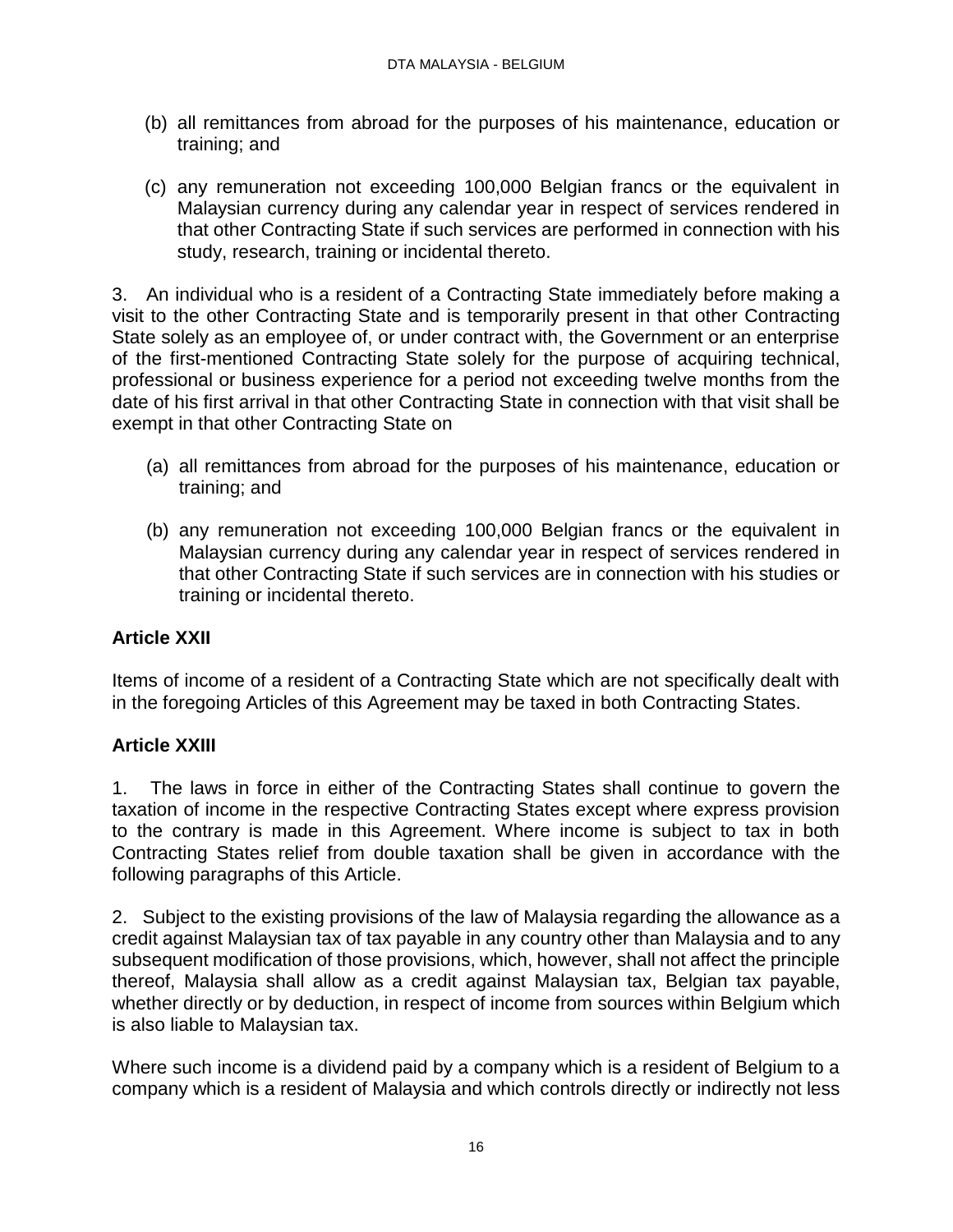than 25 per cent of the voting power in the former company, the credit shall take into account, in addition to any tax appropriate to the dividend, the Belgian tax payable by the company in respect of its income.

3. In the case of income derived from sources in Malaysia which has been taxed in Malaysia in accordance with this Agreement, whether directly or by deduction, and which is liable to tax in Belgium according to Belgian law:

(a) (i) When a company which is a resident of Belgium owns shares in a company which is a resident of Malaysia, the dividends paid thereon to the first-mentioned company and to which paragraph 5 of Article X does not apply shall be exempted in Belgium from the tax referred to in paragraph 3(b)(ii) of Article II to the extent that exemption would have been accorded if the two companies had been residents of Belgium.

(ii) A company which is a resident of Belgium and which owns directly shares in a company which is a resident of Malaysia during the whole of the accounting period of the latter company shall likewise be exempted or granted relief from the prepayment on income from movable property (precompte mobilier) chargeable in accordance with Belgian law on the net amount of the dividends referred to under (i) above which are paid to it by the said company which is a resident of Malaysia and is liable to the tax referred to in paragraph 3(a)(i) or (iii) of Article II, provided that it so requests in writing not later than the time limited for the submission of its annual return, on the understanding that, on redistribution to its own shareholders of dividends not charged to the said prepayment, the income then distributed and chargeable to the said prepayment shall not be reduced by the amount of such dividends notwithstanding Belgian law. This exemption shall not apply when the first-mentioned company has elected that its profits be charged to the individual income tax.

However, the application of this provision will be limited to dividends paid by a company which is a resident of Malaysia to a company which is a resident of Belgium which controls directly or indirectly not less than 25 per cent of the voting power in the first-mentioned company, in cases where, in regard to the exemption of the tax referred to in paragraph 3(b)(ii) of Article II, a similar limitation would be imposed by Belgian legislation in respect of dividends paid by companies not residents of Belgium.

(iii) In cases not covered by sub-paragraph (a) (i), when a resident of Belgium receives from Malaysia dividends, interest or royalties which have been taxed there in accordance with this Agreement and to which paragraph 5 of Article X, paragraph 5 of Article XI or paragraph 4 of Article XII does not apply, Belgium shall grant to that resident a credit against the Belgian tax chargeable thereon in respect of the Malaysian tax. This credit shall be the fixed proportion of the foreign tax for which provision is made in Belgian law.

However, notwithstanding Belgian law, as regards income to which paragraph 2 of Article XI or paragraph 2 of Article XII applies, the credit shall be allowed at the rate of 20 per cent of the gross amount of such income which is included in the taxable basis in Belgium; it shall also be granted in respect of such income, being chargeable to Malaysian tax in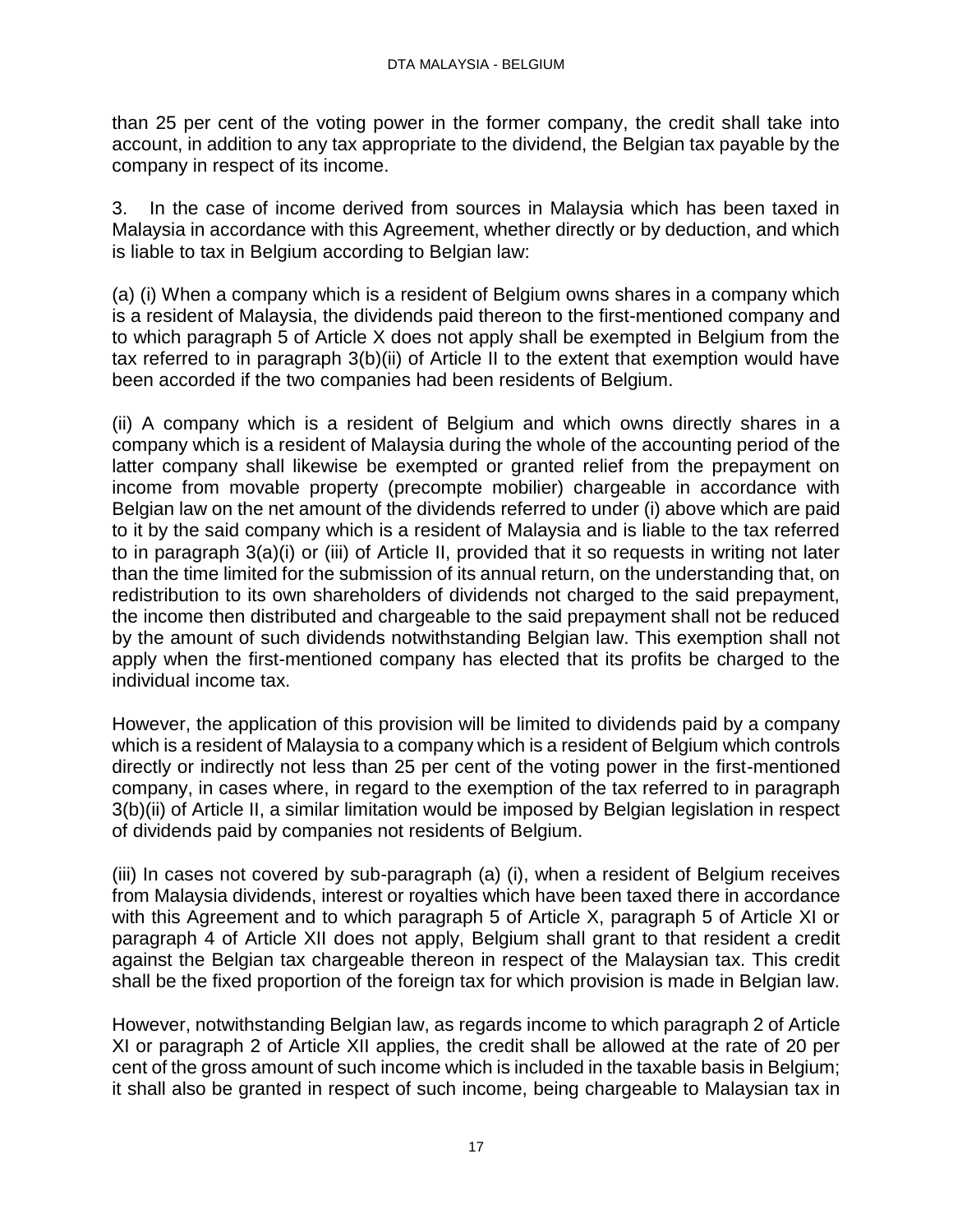accordance with this Agreement and the general principles of Malaysian law as well as for dividends to which paragraph 5 of Article X does not apply, if such income or dividends have been temporarily exempted from tax in Malaysia by virtue of the Investment Incentives Act, 1968 or of any other provisions which may subsequently be made granting relief which are agreed by the competent authorities of both Contracting States to be of a substantially similar character.

(b) (i) When a resident of Belgium receives income other than that mentioned in subparagraph (a) above which is chargeable to tax in Malaysia in accordance with the provisions of this Agreement, Belgium shall exempt such income from tax, but may in calculating the amount of the tax on the remaining income of that resident apply the rate of tax which would have been applicable if the income in question had not been exempted. This provision shall not apply to items of income mentioned in Article XXII.

(ii) Notwithstanding sub-paragraph (b) (i) above, Belgian tax may be charged on income chargeable in Malaysia to the extent that this income has not been charged in Malaysia because of the set-off of losses also deducted, in respect of any accounting period, from income taxable in Belgium.

4. For the purposes of this Article profits or remuneration for personal (including professional) services performed in a Contracting State shall be deemed to be income from sources within that Contracting State, and the services of an individual whose services are wholly or mainly performed in ships or aircraft operated by a resident of a Contracting State shall be deemed to be performed in that Contracting State.

### **Article XXIV**

1. The nationals of a Contracting State shall not be subjected in the other Contracting State to any taxation or any requirement connected therewith which is other or more burdensome than the taxation and connected requirements to which nationals of that other State in the same circumstances are or may be subjected.

- 2. For the purposes of this Agreement, the term "nationals of a Contracting State" means
	- (a) in the case of Malaysia, all individuals possessing the citizenship of Malaysia and all legal persons, partnerships, associations and other entities deriving their status as such from the law in force in Malaysia; and
	- (b) in the case of Belgium, all individuals possessing the nationality of Belgium and all legal persons, partnerships, associations and other entities deriving their status as such from the law in force in Belgium.

3. The taxation on a permanent establishment which an enterprise of a Contracting State has in the other Contracting State shall not be less favourably levied in that other Contracting State than the taxation levied on enterprises of that other Contracting State carrying on similar activities. This provision shall not be construed as preventing Belgium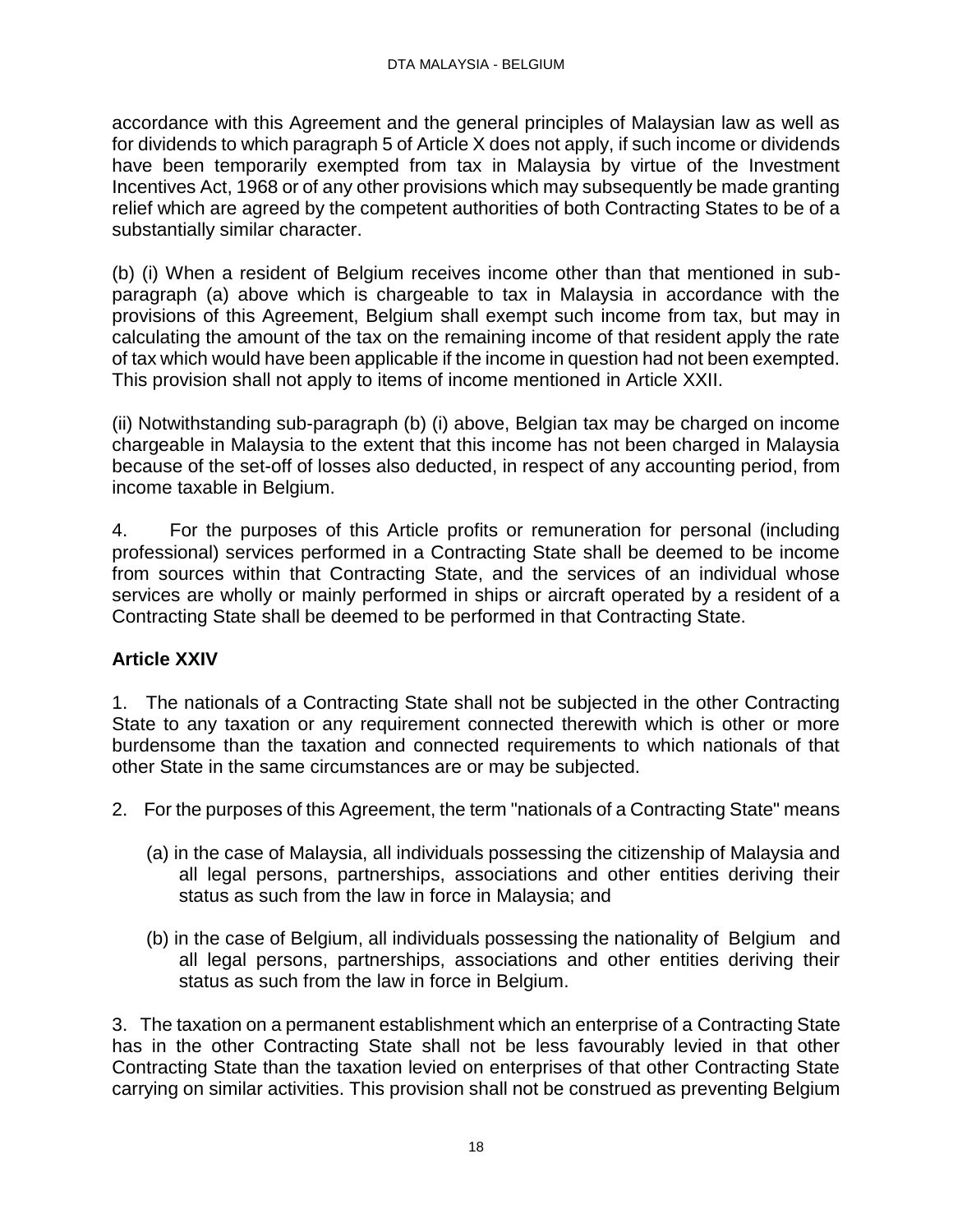from charging the total amount of profits of a permanent establishment in Belgium of a company being a resident of Malaysia or of an association having its place of effective management in Malaysia at the rate of tax provided by the Belgian law, but this rate may not (before the surcharges referred to in paragraph 3(b)(vi) of Article II) exceed the maximum rate applicable to the whole or a portion of the profits of companies which are residents of Belgium.

4. Enterprises of a Contracting State, the capital of which is wholly or partly owned or controlled, directly or indirectly, by one or more residents of the other Contracting State, shall not be subjected in the first-mentioned Contracting State to any taxation or any requirement connected therewith which is other or more burdensome than the taxation and connected requirements to which other similar enterprises of that first-mentioned Contracting State are or may be subjected.

5. Nothing in this Article shall be construed as obliging Malaysia to grant to nationals of Belgium not resident in Malaysia those personal allowances, reliefs and reductions for tax purposes which are by law available on the date of signature of this Agreement only to citizens of Malaysia or to such other persons as may be specified therein who are not resident in Malaysia.

# **Article XXV**

1. Where a resident of a Contracting State considers that the actions of one or both of the Contracting States result or will result for him in double taxation not in accordance with this Agreement, he may, independently of the remedies provided by the national laws of those States, address to the competent authority of the State of which he is a resident an application in writing stating the grounds for claiming revision of his taxation. The said application must be submitted before the expiry of period of two years from the notification of liability to or the deduction at source of, the second charge to tax which gives rise to such double taxation.

2. Such competent authority shall endeavour, if the objection appears to it to be justified and if it is not itself able to arrive at an appropriate solution, to resolve the case by mutual agreement with the competent authority of the other Contracting State, with a view to the avoidance of double taxation not in accordance with the Agreement.

3. The competent authorities of the Contracting States shall endeavour to resolve by mutual agreement any difficulties or doubts arising as to the application of the Agreement.

4. The ministers of Finance of the Contracting States or their authorized representatives may communicate with each other directly for the purpose of reaching an agreement in the sense of the preceding paragraphs or for the purpose of giving effect to the provisions of the Agreement.

# **Article XXVI**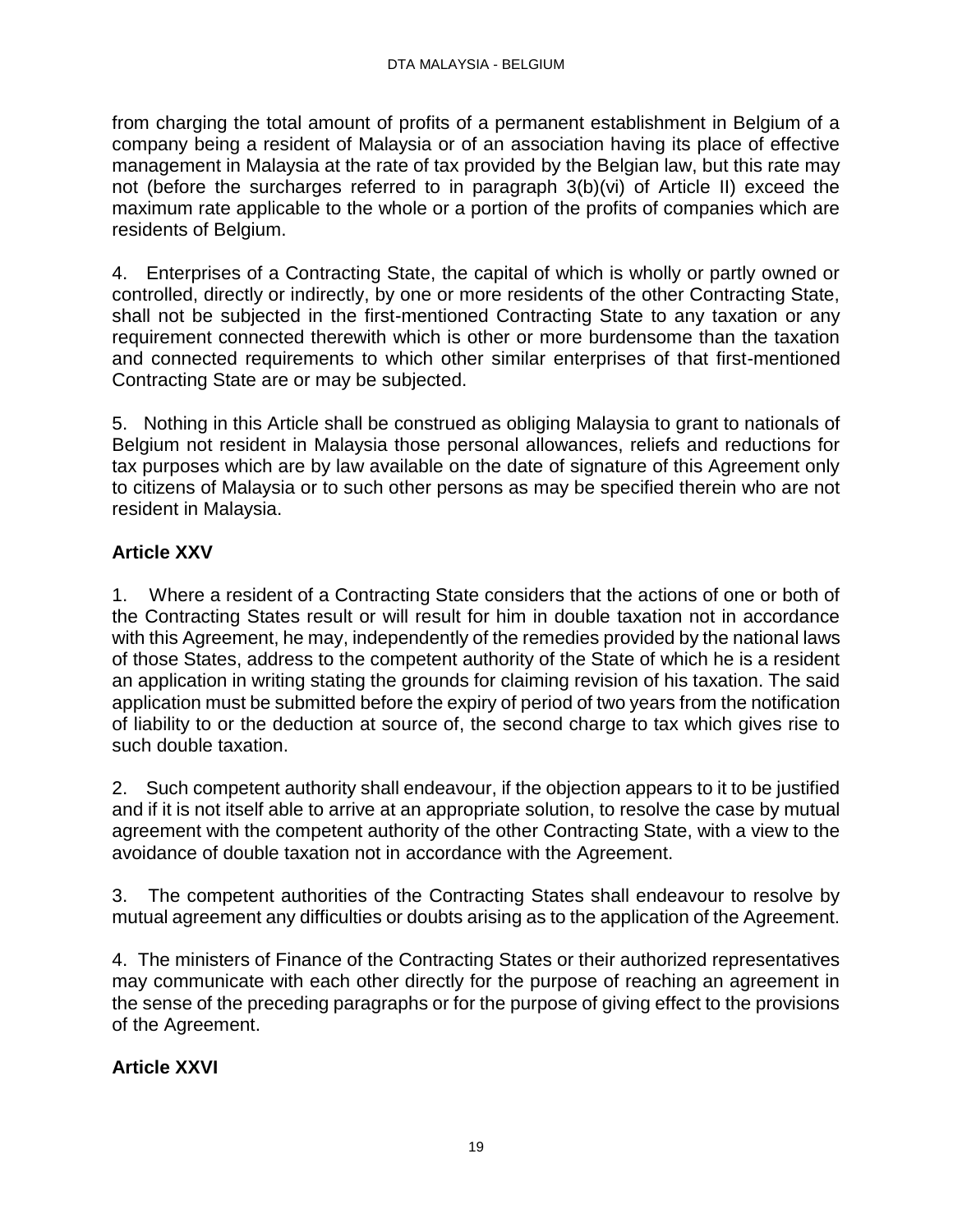1. The competent authorities of the Contracting States shall exchange such information as is necessary for carrying out the provisions of this Agreement or for the prevention of fraud or for the administration of statutory provisions against legal avoidance in relation to the taxes which are the subject of the Agreement. Any information so exchanged shall be treated as secret and shall not be disclosed to any persons other than the taxpayer or his authorized representative and those concerned with the assessment or collection of the taxes which are the subject of the Agreement or the determination of appeals in relation thereto or the enforcement of the laws relating to those taxes.

2. In no case shall the provisions of paragraph 1 be construed so as to impose in a Contracting State the obligation

- (i) to carry out administrative measures at variance with the laws or the administrative practice of that or of the other Contracting State;
- (ii) to supply particulars which are not obtainable under the laws or in the normal course of the administration of that or of the other Contracting State;
- (iii) to supply information which would disclose any trade, business, industrial, commercial or professional secret or trade process, or information the disclosure of which would be contrary to public policy.

### **Article XXVII**

1. Nothing in this Agreement shall affect the fiscal privileges of diplomatic or consular officials under the general rules of international law or under the provisions of special agreements.

2. As regards a company which is a resident of Belgium, the provisions of this Agreement shall not limit its taxation in accordance with the Belgian law in the event of the repurchase of its own shares or in the event of the distribution of its assets.

3. The provisions of this Agreement shall not limit the rights and benefits which the laws of a Contracting State grant to residents of the other Contracting State in respect of the taxes which are the subject of Article II.

### **Article XXVIII**

1. This Agreement shall be ratified and the instruments of ratification shall be exchanged at Kuala Lumpur as soon as possible.

2. This Agreement shall enter into force on the 15th day after the date of the exchange of the instruments of ratification and shall have effect:

In Malaysia: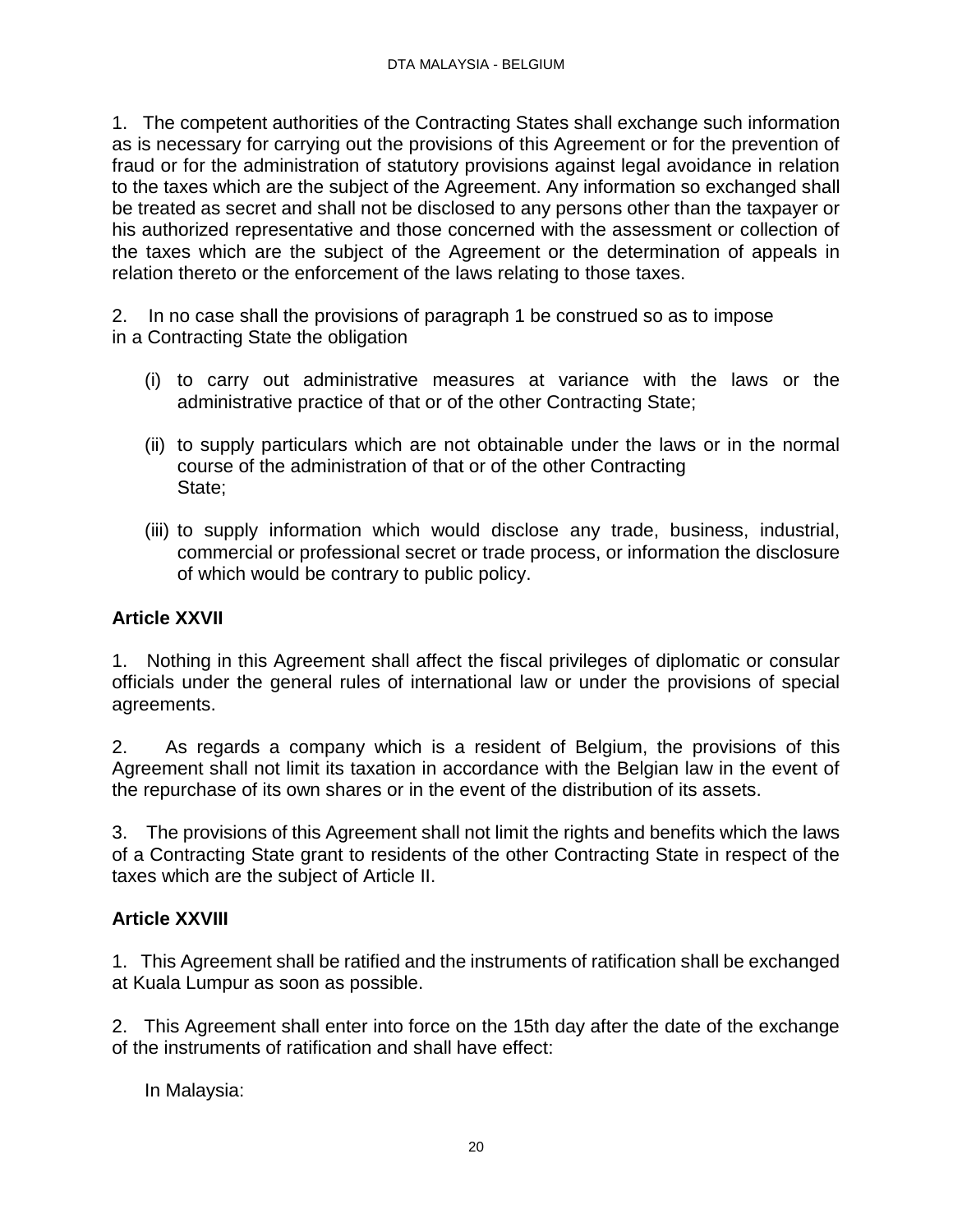as respects Malaysian tax for the year of assessment beginning on the 1<sup>st</sup> day of January in the calendar year next following that in which the Agreement enters into force, and for subsequent years of assessment;

In Belgium:

- (a) as respects all tax due at source on income credited or payable on or after the 1st day of January in the calendar year next following that in which the Agreement enters into force;
- (b) as respects all tax other than tax due at source, on income of any accounting period ending on or after the 31st day of December in the calendar year in which the Agreement enters into force.

### **Article XXIX**

This Agreement shall remain in force indefinitely but either of the Contracting States may denounce the Agreement through diplomatic channels, by giving to the other Contracting State, written notice of termination not later than the 30th June of any calendar year from the fifth year following that in which the instruments of ratification were exchanged. In such event the Agreement shall cease to have effect:

In Malaysia:

as respects Malaysian tax for the year of assessment next following that in which such notice is given and subsequent years of assessment;

In Belgium:

- (a) as respects all tax due at source on income credited or payable on or after the 1st day of January in the calendar year next following that in which the notice of termination is given;
- (b) as respects all tax other than tax due at source, on income of any accounting period ending on or after the 31st day of December in the calendar year in which the notice of termination is given.

IN WITNESS WHEREOF the undersigned, duly authorized thereto, have signed this Agreement.

DONE in duplicate at Kuala Lumpur on the twenty fourth day of October of the year one thousand nine hundred and seventy three in the English language.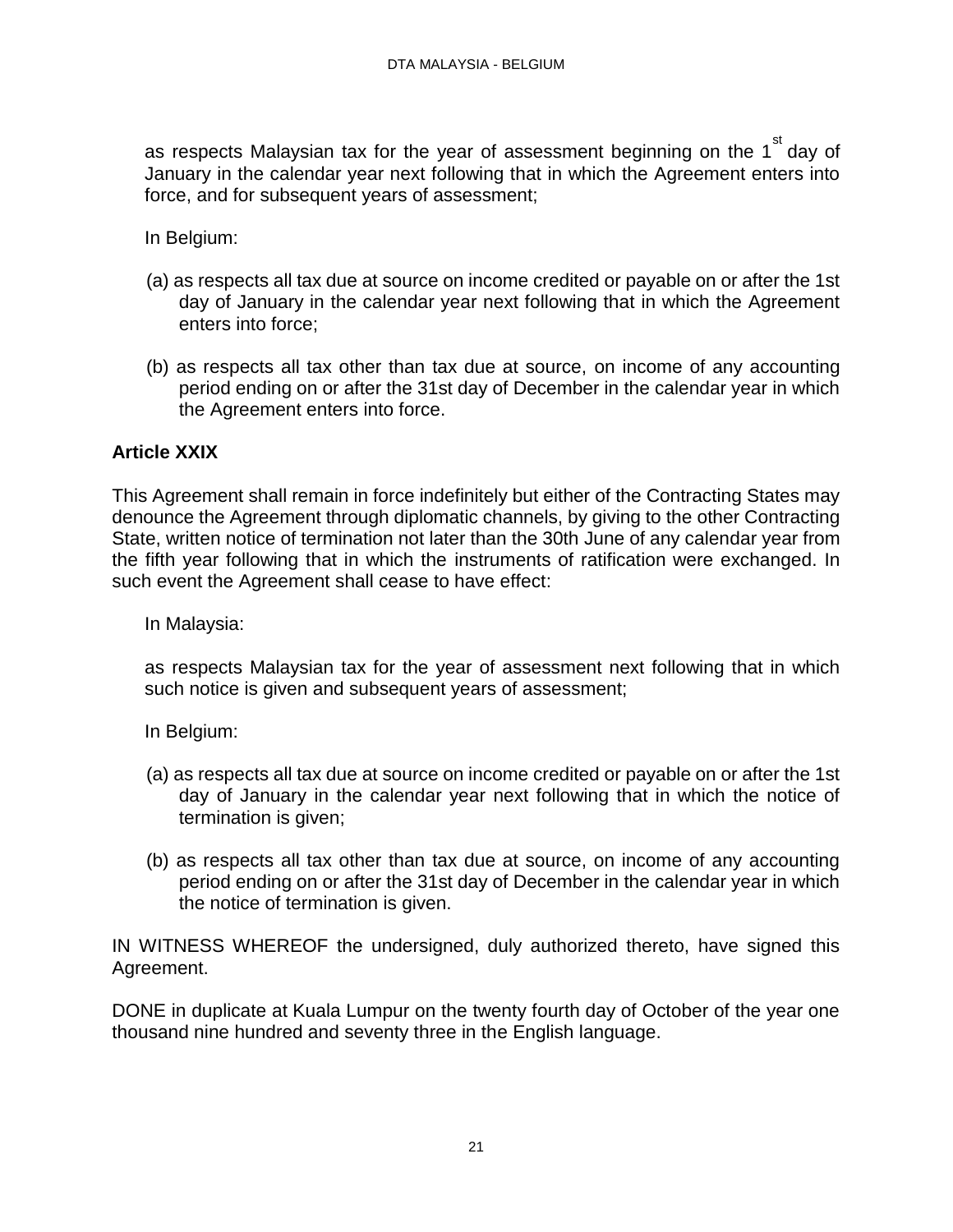### **PROTOCOL**

At the time of signing the Agreement between the Government of Malaysia and the Government of Belgium for the Avoidance of Double Taxation and the Prevention of Fiscal Evasion with respect to Taxes on Income, the undersigned have agreed that the following provisions shall form an integral part of the Agreement:

1. As regards income derived from a Contracting State by a resident of the other Contracting State from the operation of ships or aircraft in international traffic the competent authority of the first-mentioned Contracting State shall accept the certificate of assessment issued by the competent authority of that other Contracting State for the purpose of ascertaining the portion of the world income referred to in paragraph 2 of Article VIII of the Agreement.

2. Where after the signature of this Agreement Malaysia concludes an Agreement for the Avoidance of Double Taxation under which tax exemption is granted to a resident of a country of Europe or North America in respect of income derived from Malaysia from the operation of aircraft in international traffic, the Government of Malaysia will reconsider the case of Belgian airline companies with a view to granting, on the basis of reciprocity, a similar treatment to residents of Belgium with respect to income derived from Malaysia from the operation of aircraft in international traffic.

IN WITNESS WHEREOF the undersigned, duly authorized thereto, have signed this Protocol.

DONE in duplicate at Kuala Lumpur on the twenty fourth day of October of the year one thousand nine hundred and seventy three in the English language.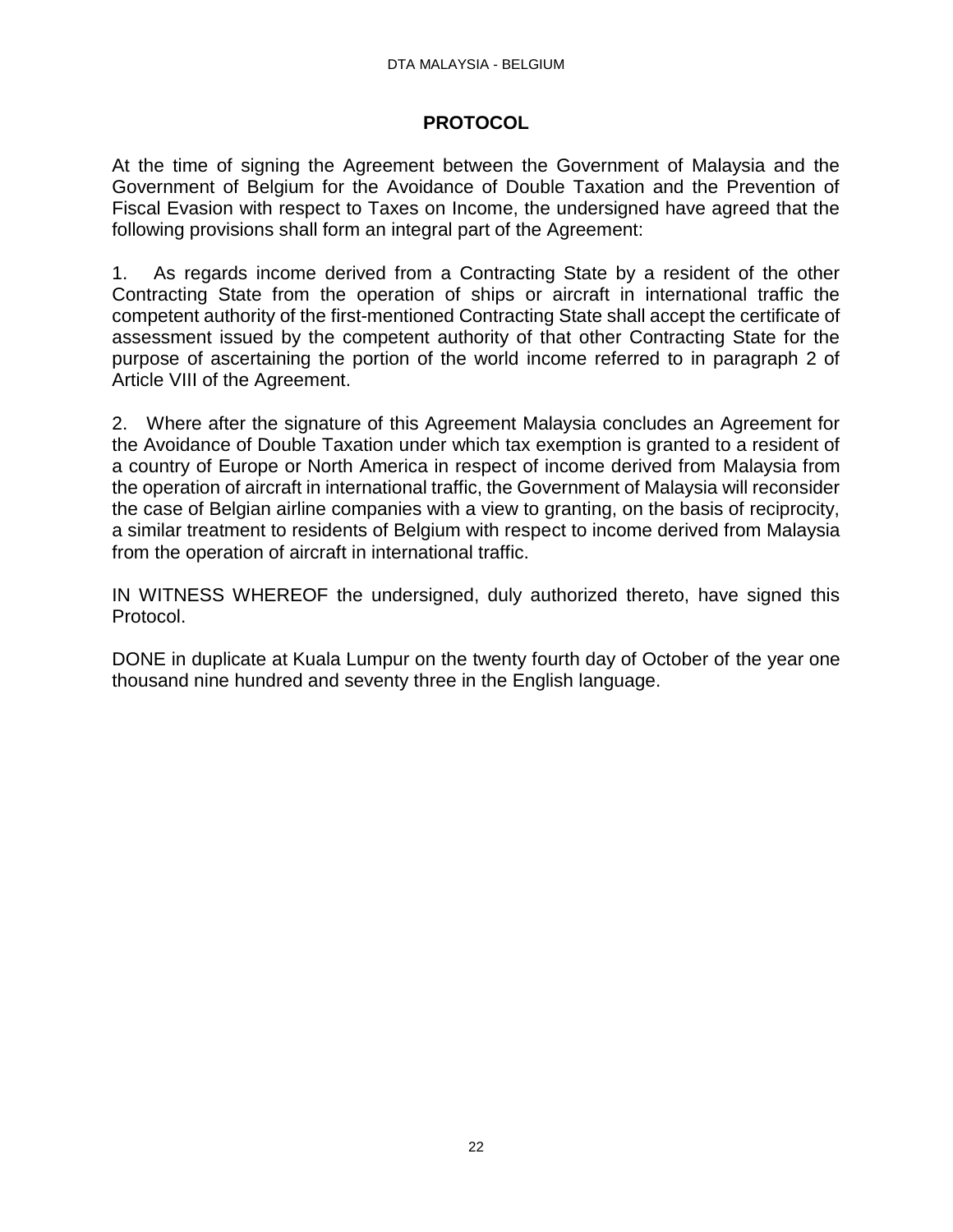#### **PROTOCOL**

<span id="page-22-0"></span>Signed: 25 July 1979 Entry into Force: 25 July 1979. Effective: 1 January 1976

#### **SUPPLEMENTARY AGREEMENT TO THE AGREEMENT BETWEEN THE GOVERNMENT OF MALAYSIA AND THE GOVERNMENT OF BELGIUM FOR THE AVOIDANCE OF DOUBLE TAXATION AND THE PREVENTION OF FISCAL EVASION WITH RESPECT TO TAXES ON INCOME SIGNED AT KUALA LUMPUR ON 24 OCTOBER 1973**

### THE GOVERNMENT OF MALAYSIA AND THE GOVERNMENT OF BELGIUM

Desiring to amend the Agreement for the avoidance of double taxation and the prevention of fiscal evasion with respect to taxes on income between the two Governments, signed on the twenty fourth day of October of the year one thousand nine hundred and seventy three (hereinafter referred to as the Principal Agreement):

Have agreed as follows:

### **Article I**

Article VIII of the Principal Agreement is hereby amended by substituting for paragraphs 1 and 2 thereof the following new paragraphs:

"1. Income derived by an enterprise of a Contracting State from the operation of ships or aircraft in international traffic shall be taxable only in that Contracting State.

2. The provisions of paragraph 1 shall also apply to income derived from the participation in a pool, a joint business or in an international operating agency.

3. For the purpose of this Agreement the term "international traffic" means any transport by a ship or aircraft operated by an enterprise of a Contracting State, except when the ship or aircraft is operated solely between places in the other Contracting State."

#### **Article II**

The Protocol to the Principal Agreement is hereby deleted.

#### **Article III**

This Agreement shall be read as part of the Principal Agreement. It shall enter into force on the date of the signature of this Supplementary Agreement and have effect from the